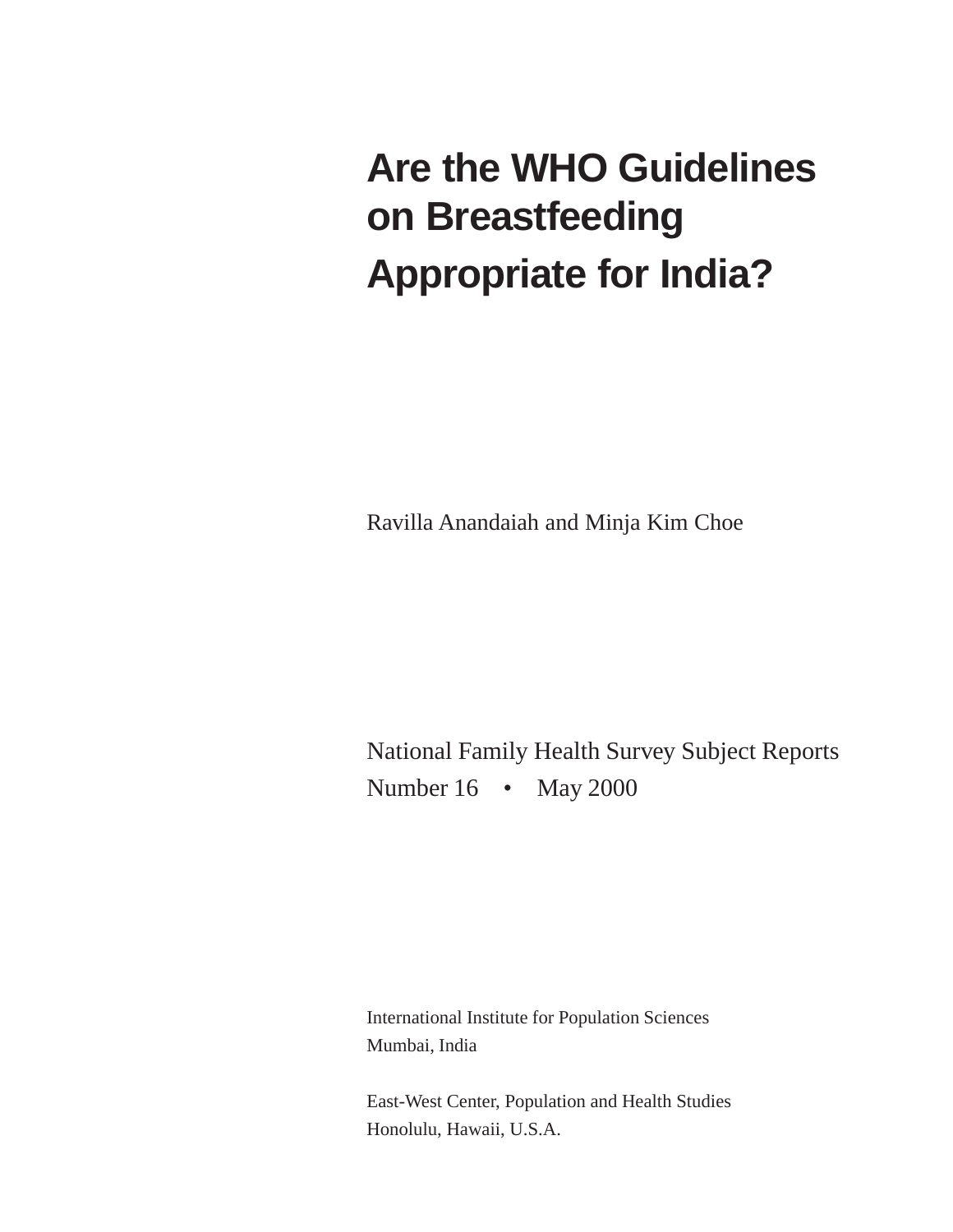India's first National Family Health Survey (NFHS-1) was conducted in 1992–93 under the auspices of the Ministry of Health and Family Welfare. The survey provides national and state-level estimates of fertility, infant and child mortality, family planning practice, maternal and child health, and the utilization of services available to mothers and children. The International Institute for Population Sciences, Mumbai, coordinated the project in cooperation with 18 population research centres throughout India, the East-West Center in Honolulu, Hawaii, and Macro International in Calverton, Maryland. The United States Agency for International Development provided funding for the NFHS. The preparation and publication of this report were funded by the United Nations Population Fund (UNFPA).

ISSN 1026-4736

This publication may be reproduced for educational purposes.

*Correspondence addresses:* International Institute for Population Sciences Govandi Station Road, Deonar, Mumbai - 400 088, India Fax: 91-22-556-3257 • E-mail: iips.nfhs@axcess.net.in

East-West Center, Population and Health Studies 1601 East-West Road, Honolulu, Hawaii 96848-1601, U.S.A. Fax: 1-808-944-7490 • E-mail: poppubs@ewc.hawaii.edu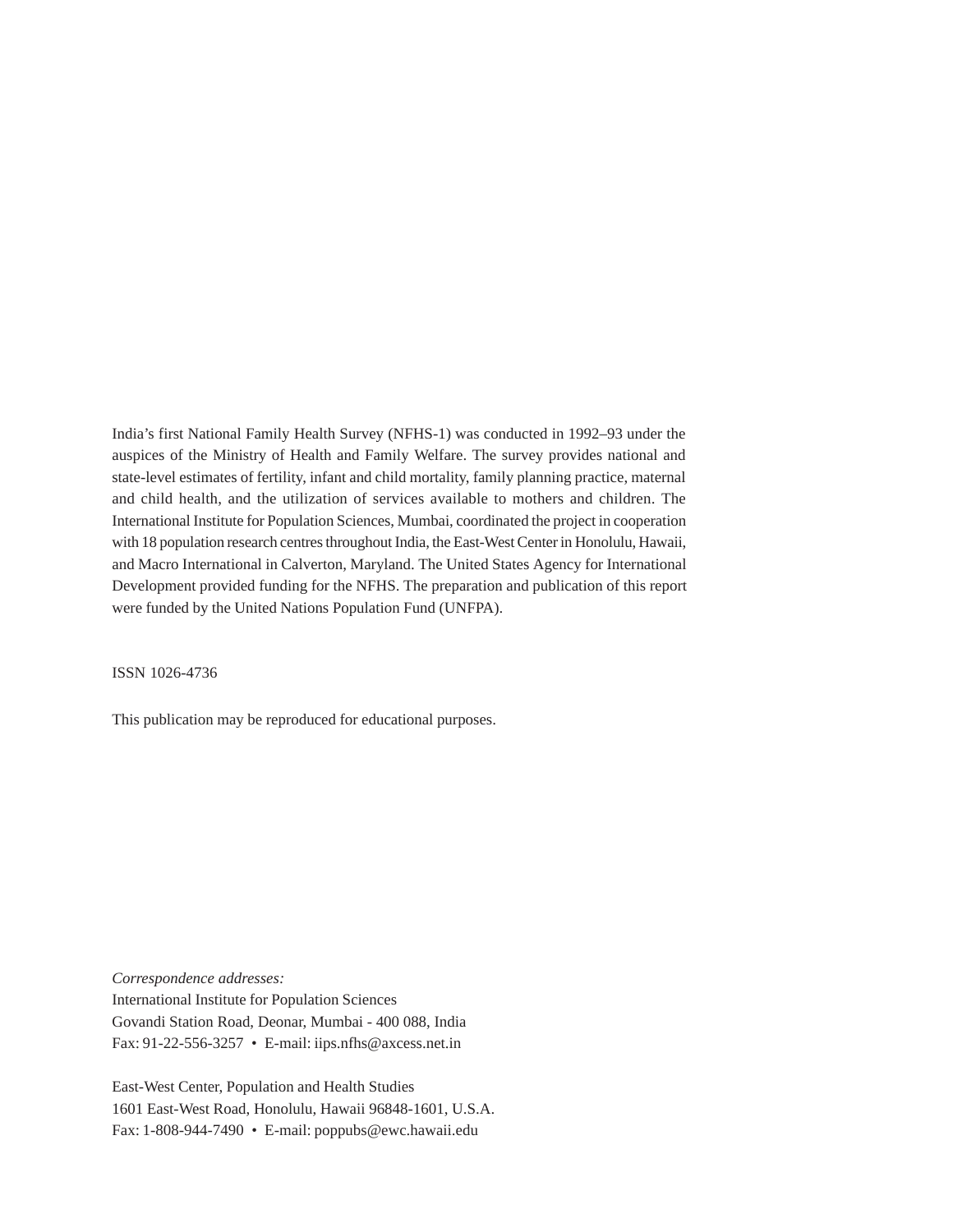# **Are the WHO Guidelines on Breastfeeding Appropriate for India?**

**Abstract.** Using data from India's first National Family Health Survey, conducted in 1992–93, this report examines factors affecting breastfeeding practices and the effect of breastfeeding on mortality at each month of infancy. The analysis is done separately for three groups of states classified according to their levels of infant mortality: high-mortality states, medium-mortality states, and low-mortality states.

Breastfeeding is nearly universal in India and continues for most children beyond infancy. For many infants, however, supplemental food is introduced at an early age. Up to six months of age, exclusive breastfeeding is most common in medium-mortality states followed by states where infant mortality is high. In all three groups of states, infants who live in rural areas, whose mothers are illiterate, and whose families have low economic status are more likely than other infants to be exclusively breastfed.

The World Health Organization (WHO) recommends that children in developing countries should be exclusively breastfed up to 4–6 months of age. According to NFHS-1 results, both exclusive and nonexclusive (i.e., supplemented) breastfeeding lower mortality during early infancy. A surprising finding, however, is that breastfeeding with supplements is more beneficial than exclusive breastfeeding, even for children at very young ages (less than four months). The reason for the less-than-expected beneficial effect of exclusive breastfeeding appears to be that mothers who are poorly nourished and in poor health themselves may not provide adequate breast milk for their growing infants.

These results call into question the WHO recommendation that children be exclusively breastfed up to age 4–6 months. They suggest that supplemental food should be introduced at earlier ages, especially when a mother's health and nutritional status are low. In such situations, it appears that mother's milk is frequently not adequate to provide the level of nutrition that a growing infant requires. It also appears that the dangers of disease contamination from supplemental foods may not be as great as commonly thought, at least not in India. Thus it may be possible to reduce infant mortality in India by introducing nutritious supplemental food for children at quite young ages (2–3 months) as well as by providing poorly nourished pregnant and lactating mothers with nutritional supplements. Further research is needed to explore the relationship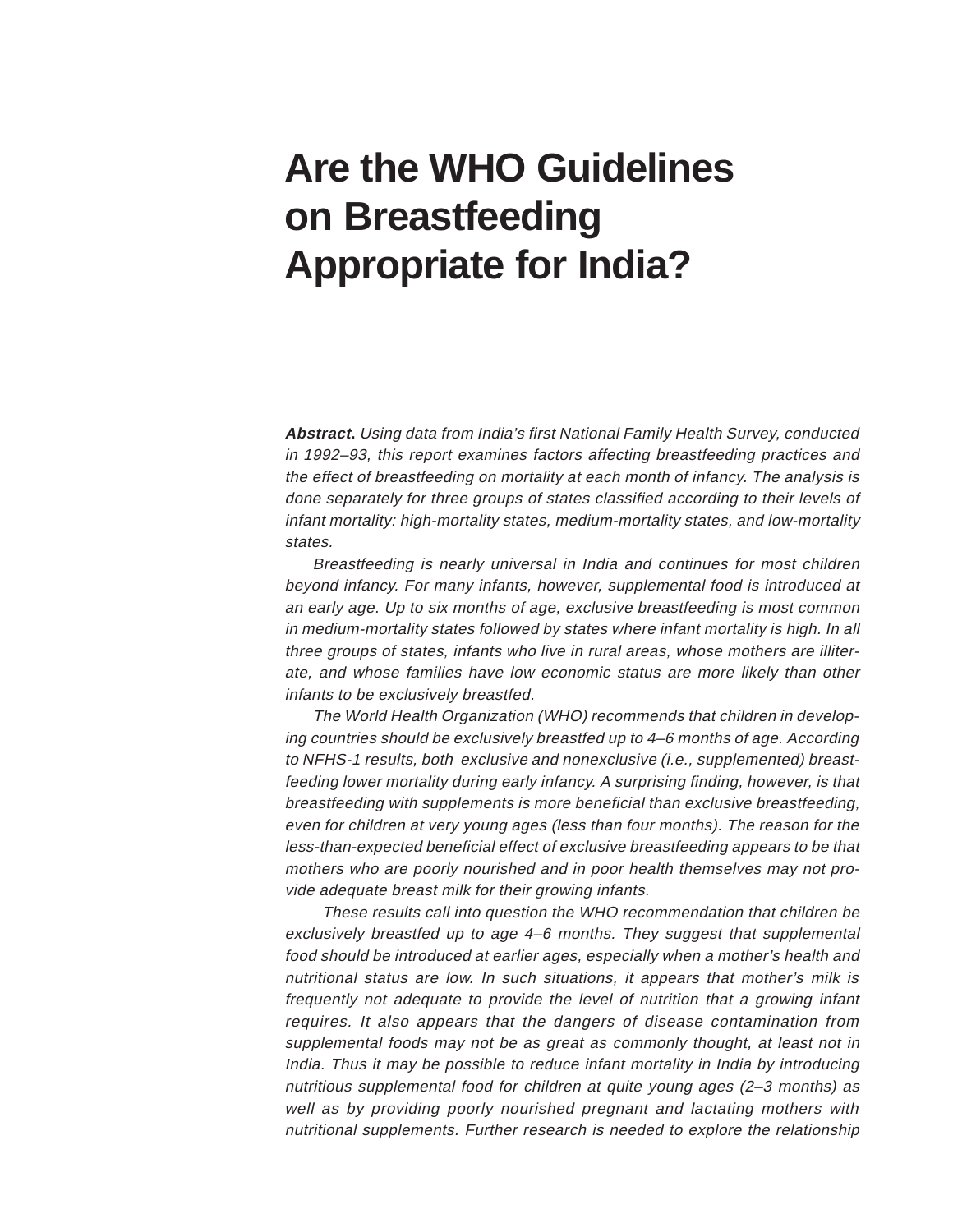*National Family Health Survey Subject Reports, No. 16*

between the nutrition and health of mothers and the effects of breastfeeding on infant mortality in India and in other developing countries.

# *Ravilla Anandaiah and Minja Kim Choe*

*Ravilla Anandaiah is State Demographer, Directorate of Family Welfare, Tamil Nadu, India. He was a Visiting Fellow at the East-West Center when this report was prepared. Minja Kim Choe is a Senior Fellow in Population and Health Studies at the East-West Center.*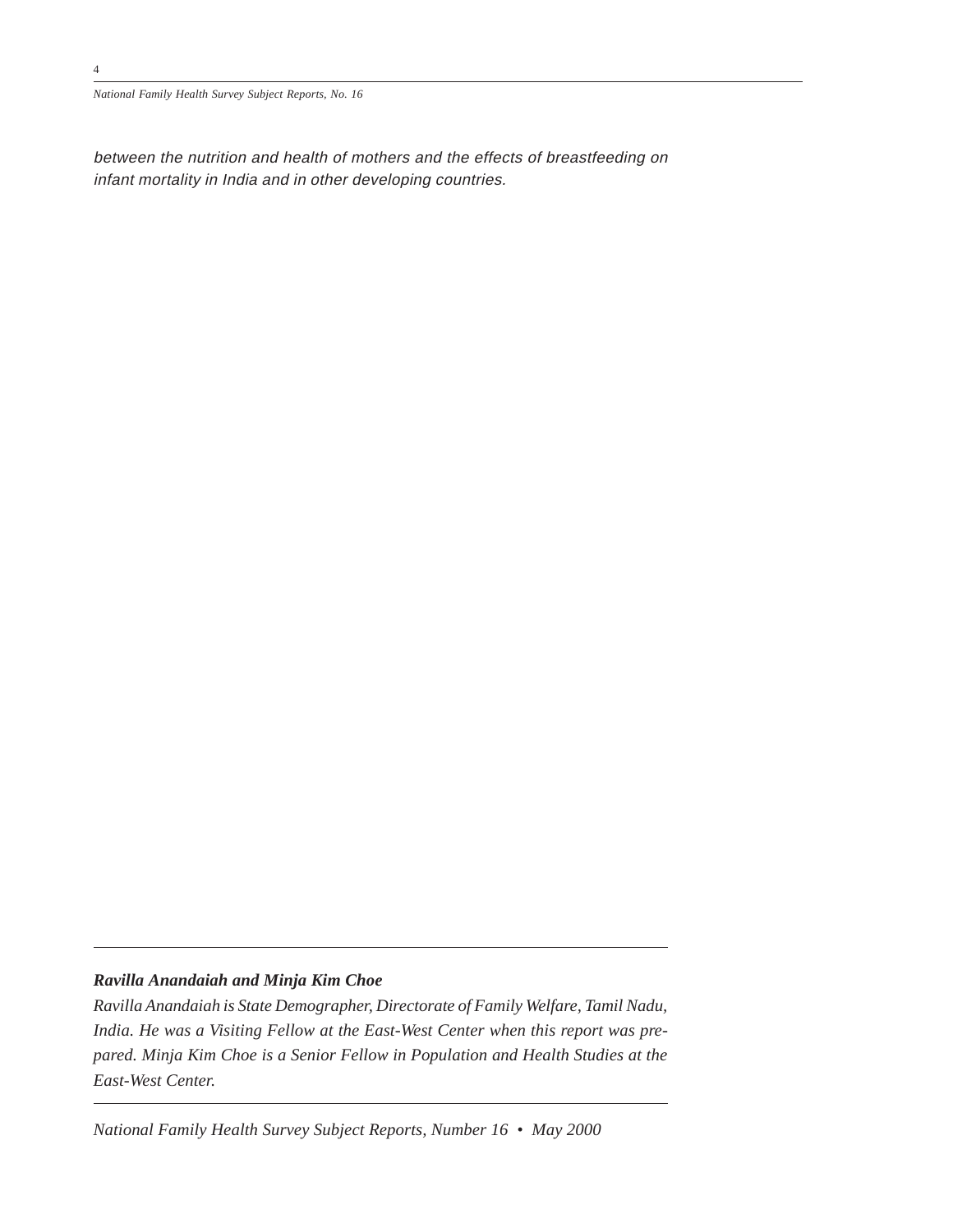First, breast milk is ideally suited to the baby's metabolic structure and contains the optimal combination of nutrients. Second, breastfeeding allows the mother to pass on immunities that she herself has acquired to the baby. For example, diarrheapreventing immunoglobulin (IgA), which does not pass through the placental barrier in sufficient amounts during pregnancy, is passed on to infants through breastfeeding. Third, breastfeeding children receive less of other foods and liquids that could be contaminated with disease-causing agents (Briend, Wojtyniak, and Rowland 1988; Cabigon 1997; Habicht, DaVanzo, and Butz 1986; Huffman and Lamphere 1984; Jelliffe and Jelliffe 1978; Palloni and Tienda 1986; Yoon et al. 1996). I<br>Fire t is well known that breastfeeding practices can have a substantial effect on infant health and mortality in developing countries. There are at least three known mechanisms by which breastfeeding contributes to infant health and survival.

Previous studies have found that the positive effect of breastfeeding on infant survival is most pronounced in communities with high infant mortality and poor socioeconomic conditions. The protective effect of breastfeeding on child survival is particularly strong among children who live in rural areas (Goldberg et al., 1984), who come from poor families, whose mothers have little education (Palloni and Tienda, 1986; Retherford et al. 1989), and whose families lack access to safe drinking water and sanitary toilet facilities (Butz, DaVanzo, and Habicht 1982). This is not surprising, inasmuch as the nutrient content and sanitary preparation conditions of breast-milk substitutes tend to be affected by mother's education, the economic conditions of the family, and the level of environmental sanitation of the household and the community.

The protective effect of breastfeeding tends to be greater for infants at young ages than for older infants (Cabigon 1997; Majumder 1991). This occurs because the child's ability to digest food other than mother's milk and to resist disease-causing agents increases with age. At the same time, the benefits of breastfeeding, in combination with supplemental food, are found to continue well beyond the first year of life, especially in developing countries. Some reports document that in communities with a high prevalence of malnutrition and poor sanitation, breastfeeding substantially enhances child survival up to three years of age (Briend, Wojtyniak, and Rowland 1988; Molbak et al. 1994).

Based on such findings, the World Health Organization (WHO) recommends a set of guidelines for infant feeding in developing countries. There are four basic recommendations. First, breastfeeding should be initiated immediately after childbirth. Second, infants should receive only breast milk up to 4–6 months of age. At such young ages, no other foods or liquids are recommended. Third, starting at age 4–6 months, adequate and appropriate supplementary foods should be added to the infant's diet in order to provide sufficient nutrients for optimal growth. Fourth, it is recommended that breastfeeding continue, in combination with supplementary foods, up to the second birthday or beyond (World Health Organization 1991, p. 4).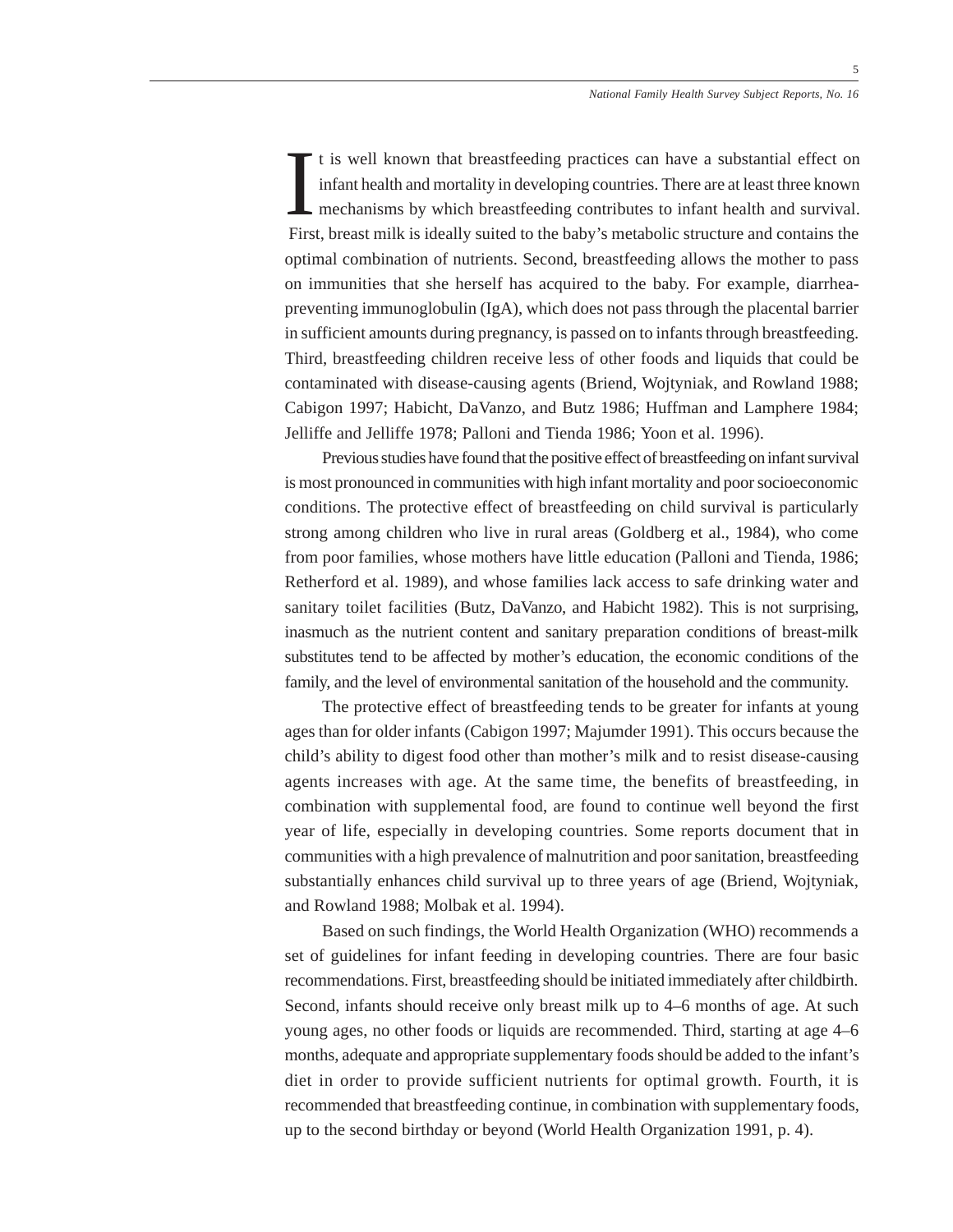*National Family Health Survey Subject Reports, No. 16*

Only a few empirical studies have distinguished between the effects of exclusive and nonexclusive (i.e., supplemented) breastfeeding on mortality at different ages during infancy, and the findings of these studies are not consistent. One study in Cameroon, based on 1978 survey data, reports that exclusive breastfeeding lowers mortality risk more than nonexclusive breastfeeding for children under four months of age. The study reports mixed results at ages 4–11 months. At ages 12 months and older, nonexclusive breastfeeding lowers mortality risk more than exclusive breastfeeding (Defo 1997). The Cameroon study uses both retrospective and prospective data. Results based on the prospective data show that exclusive breastfeeding is more beneficial than nonexclusive breastfeeding throughout the first year, whereas results based on the retrospective data are inconsistent.

This report focuses, first, on factors affecting exclusive and nonexclusive breastfeeding and, second, on the effects of exclusive and nonexclusive breastfeeding on infant mortality. Although infant mortality has fallen substantially in India in recent years—from 102 deaths per 1,000 live births for children born in 1981 to 79 deaths per 1,000 live births for children born in 1990 (Pandey et al. 1998, p. 25)—it continues to be high by international standards. Within India, state-level infant mortality rates range from a low of 24 deaths per 1,000 live births in Kerala to a high of 112 deaths per 1,000 live births in Orissa, indicating considerable scope for improvement in infant survival in many states. The objective of this analysis is to shed light on how infant survival in India can be improved by modifying infant-feeding practices and to evaluate the appropriateness of the WHO guidelines for breastfeeding—especially the guideline recommending exclusive breastfeeding up to age 4–6 months.

Because breastfeeding practices, infant mortality, and the effects of breastfeeding on mortality are all known to change with child's age, it is necessary to estimate the effects of breastfeeding practices on mortality over the period of infancy on a monthly basis. In assessing these effects, it is important to control for economic and other characteristics of parents, because these characteristics tend to be correlated with both breastfeeding practices and infant mortality. Previous studies have shown that breastfeeding behavior depends on the characteristics of households and parents, and India is no exception. Mothers who live in urban areas, who are literate, or who are from households with a high economic status tend to breastfeed their children less frequently and for a shorter duration than do other mothers (IIPS 1995). These same characteristics, however, are associated with low infant and child mortality (IIPS 1995; Pandey et al. 1998). In this study, we examine the effect of breastfeeding practices on mortality during the postneonatal period (ages 1–11 months) on a monthto-month basis, using multivariate statistical models to control for the effects of selected socioeconomic background variables, antenatal and delivery care variables, and demographic variables.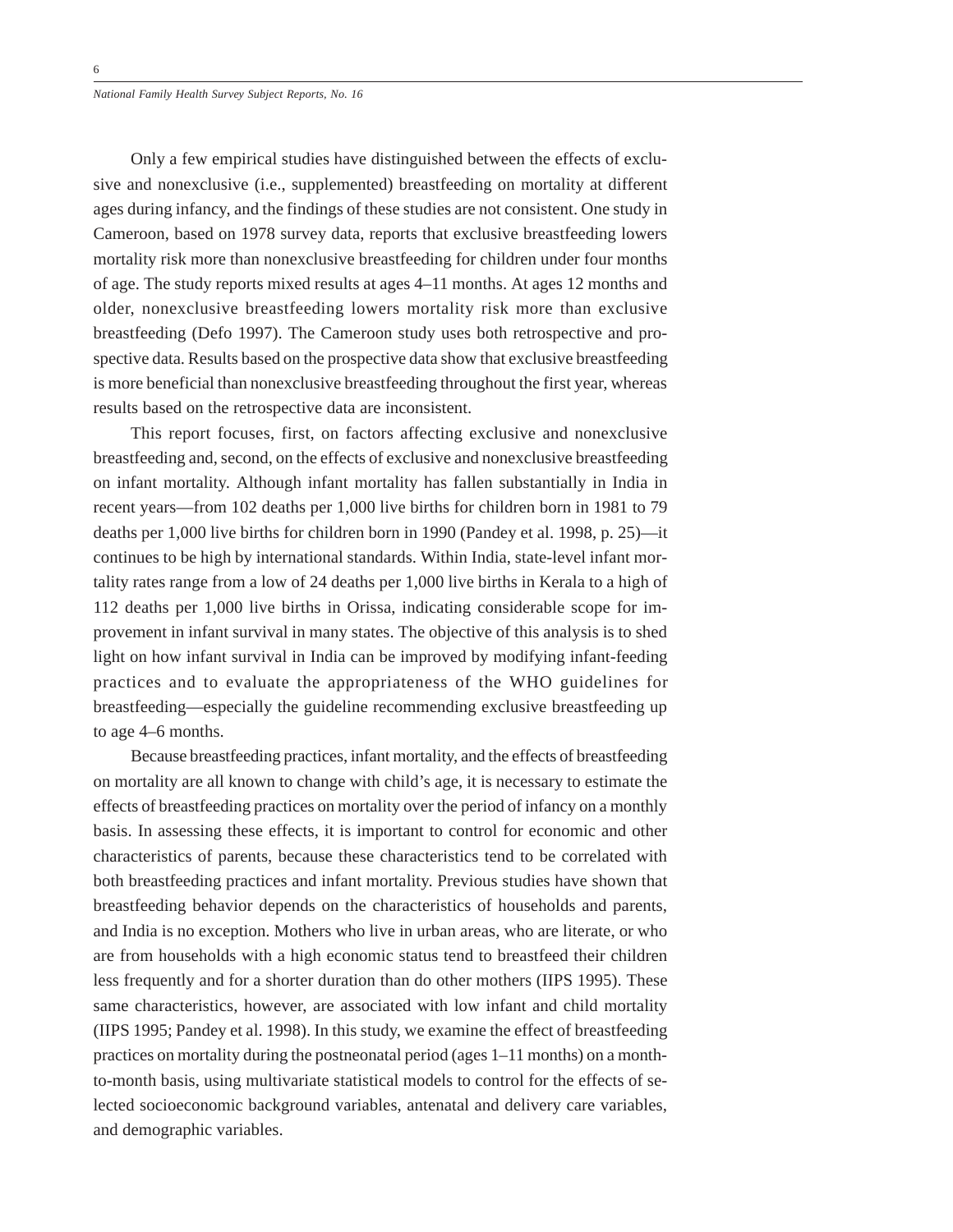The analysis is based on data from India's first National Family Health Survey (NFHS-1), conducted in 1992–93. This survey provides a rare opportunity for such a study. The NFHS-1 sample size is large, so that there are adequate numbers of deaths to analyze, and the survey collected the necessary information for a month-to-month analysis. Data are analyzed separately for three groups of states, with low, medium, and high levels of infant mortality. First we examine the effects of selected socioeconomic background variables, antenatal and delivery care variables, and demographic variables on breastfeeding practices. Then we examine the effects of exclusive and nonexclusive breastfeeding at each month of infancy (from first through twelfth month) on mortality during the following three months. We choose a three-month exposure period for the mortality analysis in order to have a sufficient number of deaths to analyze at each month of age. Throughout the analysis, the effects on mortality of potentially confounding variables are statistically controlled.

#### **DATA**

NFHS-1, conducted in 1992–93, contains information from a probability sample of 89,777 ever-married women age 13–49 years. The survey covered 24 states and the National Capital Territory of Delhi, comprising 99 percent of India's population. It used a systematic, multistage, stratified sample design, resulting in samples of 3,000 to 5,000 households per state, except in Uttar Pradesh, where the sample size was about 10,000 households, and in the small northeastern states where the sample sizes were about 1,000 households per state. Thus, the sampling fraction varies from state to state. In states where the urban population was not sufficient to provide a sample of at least 1,000 completed interviews with eligible women, urban areas were oversampled (IIPS 1995). In the analysis, weights are used to restore the correct proportion of urban population in each state and to restore the correct relative sizes of state populations when the analysis is done for groups of states.

The survey includes complete birth histories of women, including each child's date of birth, sex, and survival status. For children who died before reaching their first birthday, the birth histories include age at death in completed months. From this information we constructed a set of variables indicating survival status at the beginning of each month of infancy.

For children born during the four years before the survey, mothers were asked questions on breastfeeding behavior including:

- Whether the infant was ever breastfed
- How many months the mother continued breastfeeding
- At how many months after birth the infant was given plain water, other milk, other liquids, or solid or mushy food on a regular basis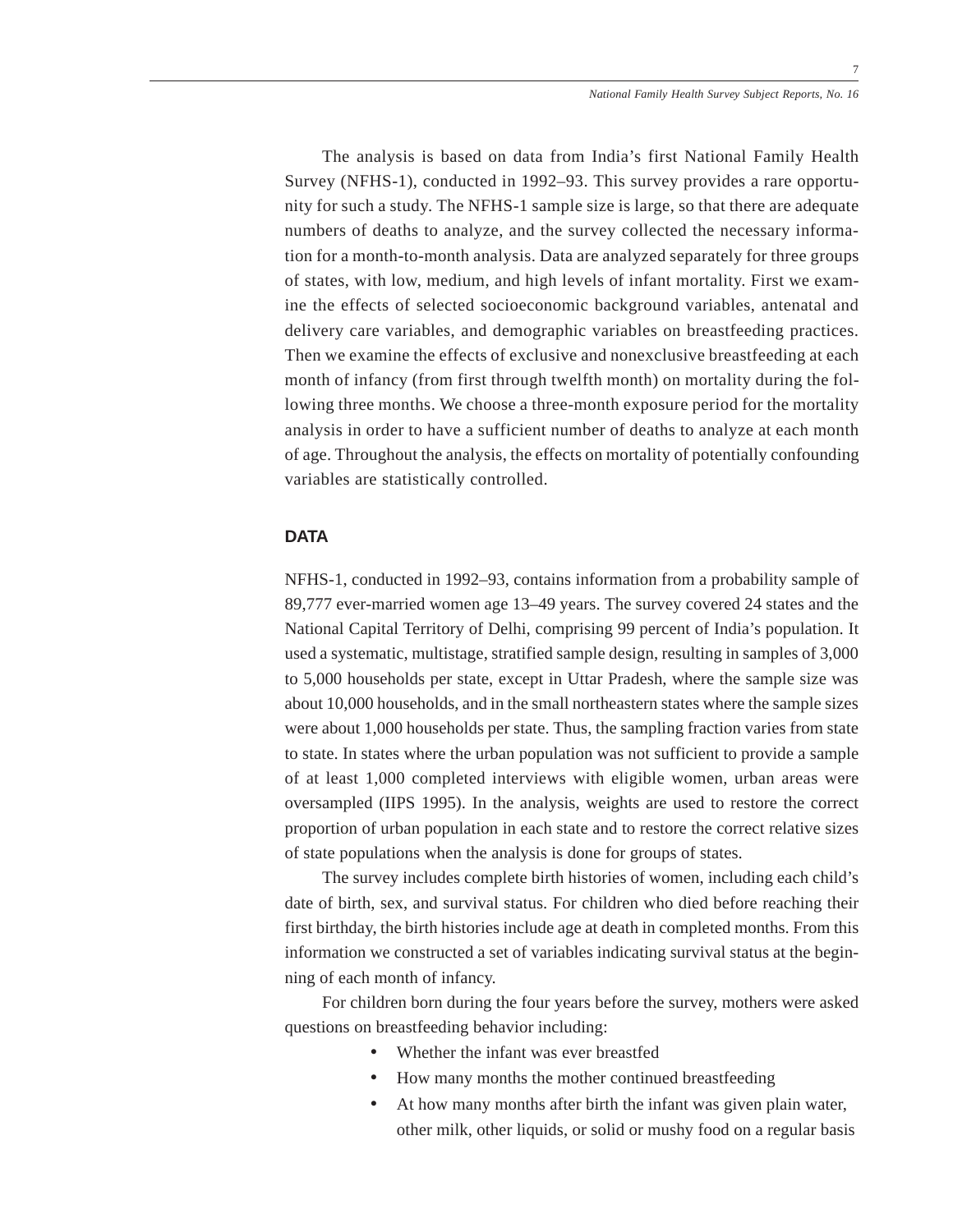From these data we ascertained breastfeeding status at each month during the first year of life. Breastfeeding status was coded into three categories: exclusive breastfeeding, nonexclusive breastfeeding (i.e., breastfeeding with supplements), or no breastfeeding.

States of India vary widely in socioeconomic conditions and levels of infant mortality. Because the effect of breastfeeding on infant mortality varies at different levels of mortality, we divided the major states into three groups according to levels of infant mortality estimated from NFHS-1. Table 1 shows the three groups of states and the numbers of children on which the infant mortality rates are based. The first group consists of those states where the estimated infant mortality rate was 85 or higher deaths per 1,000 live births in 1988–92. These are Orissa, Uttar Pradesh, Bihar, Assam, and Madhya Pradesh. The second group consists of states where the estimated infant mortality rate ranged from 68 to 75 deaths per 1,000 live births. These are West Bengal, Haryana, Rajasthan, Andhra Pradesh, Gujarat, and Tamil Nadu. The third group consists of states where the estimated infant mortality rate was 65 deaths per 1,000 live births or lower. These are Karnataka, the National Capital Territory of Delhi (now a state), Himachal Pradesh, Punjab, Maharashtra,

| <b>State</b>                      | Infant mortality<br>rate, 1988-92 | <b>Unweighted</b> | Weighted<br>number of children <sup>a</sup> number of children <sup>a</sup> |
|-----------------------------------|-----------------------------------|-------------------|-----------------------------------------------------------------------------|
| India                             | 79                                | 50,456            | 53,992                                                                      |
| <b>High-mortality states</b>      | 96                                | 21,288            | 26,198                                                                      |
| Orissa                            | 112                               | 2,756             | 2,182                                                                       |
| Uttar Pradesh                     | 100                               | 8,428             | 11,348                                                                      |
| <b>Bihar</b>                      | 89                                | 4,345             | 6,754                                                                       |
| Assam                             | 89                                | 2,069             | 1,793                                                                       |
| Madhya Pradesh                    | 85                                | 3,690             | 4,121                                                                       |
| <b>Medium-mortality states</b>    | 71                                | 13,363            | 16,125                                                                      |
| West Bengal                       | 75                                | 2,257             | 3,662                                                                       |
| Haryana                           | 73                                | 2,109             | 1,330                                                                       |
| Rajasthan                         | 73                                | 3,156             | 2,867                                                                       |
| Andhra Pradesh                    | 70                                | 1,897             | 3,156                                                                       |
| Gujarat                           | 69                                | 2,269             | 2,606                                                                       |
| <b>Tamil Nadu</b>                 | 68                                | 1,675             | 2,504                                                                       |
| Low-mortality states              | 52                                | 15,805            | 11,669                                                                      |
| Karnataka                         | 65                                | 2,553             | 2,772                                                                       |
| Delhi                             | 65                                | 2,280             | 687                                                                         |
| <b>Himachal Pradesh</b>           | 56                                | 1,546             | 302                                                                         |
| Punjab                            | 54                                | 1,948             | 1,404                                                                       |
| Maharashtra                       | 51                                | 2,355             | 4,853                                                                       |
| Jammu region of Jammu and Kashmir | 45                                | 1,898             | 270                                                                         |
| Goa                               | 32                                | 1,351             | 53                                                                          |
| Kerala                            | 24                                | 1,874             | 1,328                                                                       |

Source: IIPS 1995, Table 8.8 for infant mortality.

<sup>a</sup>Based on children born during the four years before the survey.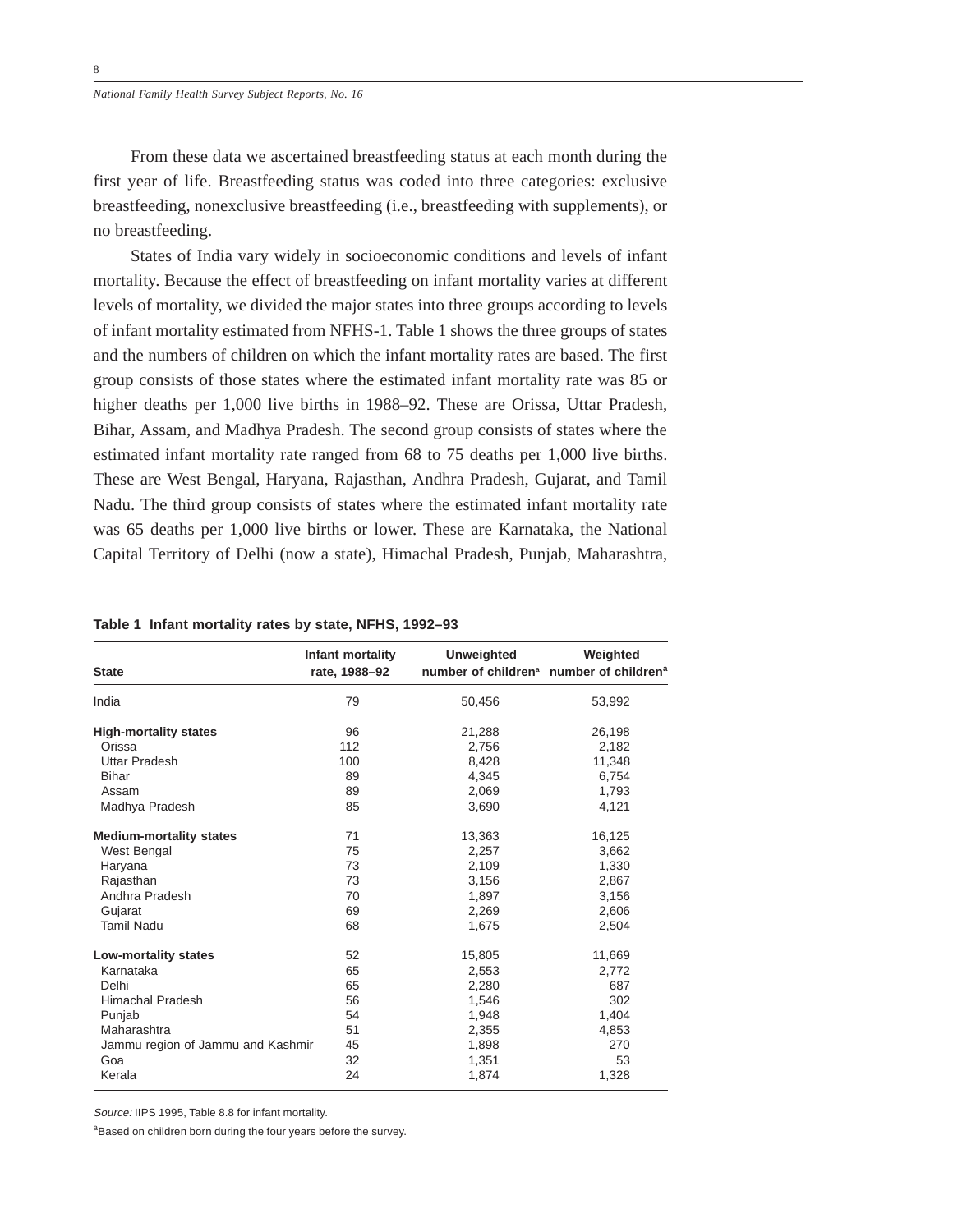the Jammu region of Jammu and Kashmir, Goa, and Kerala. The six small northeastern states—Arunachal Pradesh, Manipur, Meghalaya, Mizoram, Nagaland, and Tripura—are excluded from the analysis.

Breastfeeding is nearly universal in India: 95 percent of all children born during the four years before NFHS-1 were breastfed. Breastfeeding generally continues beyond infancy: The median length of breastfeeding is slightly more than two years (IIPS 1995, pp. 271, 279). Specific breastfeeding practices do not necessarily follow WHO recommendations, however. Most women do not immediate initiate breastfeeding right after childbirth: Only 26 percent of children who were ever breastfed started breastfeeding within one day of birth. Many women in India squeeze and discard the first milk from the breast: Only 37 percent of children who were ever breastfed received their mother's first milk. Although WHO recommends exclusive breastfeeding during the first 4–6 months of life, only about one-half of children under four months old were receiving mother's milk exclusively at the time of the survey. Contrary to the WHO recommendation to continue breastfeeding and add complementary foods at about age six months, only about three-fourths of children at age 7 and 11 months receive breastfeeding with supplementation.

#### **METHODS**

In this analysis, breastfeeding status is defined at each month of the first year of life as either exclusive breastfeeding, nonexclusive breastfeeding, or no breastfeeding, based on information on (1) whether the child was ever breastfed, (2) the duration of breastfeeding in months, and (3) the age at which water, other milk, other liquid, or solid or mushy food was first introduced.<sup>1</sup> These three categories of breastfeeding status are represented by two dummy variables, one for exclusive breastfeeding and one for nonexclusive breastfeeding, with no breastfeeding as the reference category.

The effects of the predictor variables on breastfeeding practices (i.e., on type of breastfeeding) are estimated by multinomial logistic regression for each of the three groups of states. The effects are estimated separately for children age 2 months, 7 months, and 11 months. Altogether, nine multinomial regressions are estimated. The predictor variables include socioeconomic background variables, antenatal and delivery care variables, and demographic variables.

<sup>&</sup>lt;sup>1</sup>The number of children who received breast milk and plain water is too small, in most instances, to be treated as a separate category. In cases where numbers are sufficient to treat 'breastfeeding with plain water' as a separate category, the effects on infant mortality are more similar to the effects of 'breastfeeding with supplements' than to the effects of exclusive breastfeeding. Therefore, in this analysis, 'breastfeeding with plain water' is included in the category of 'breastfeeding with supplements' (i.e., nonexclusive breastfeeding).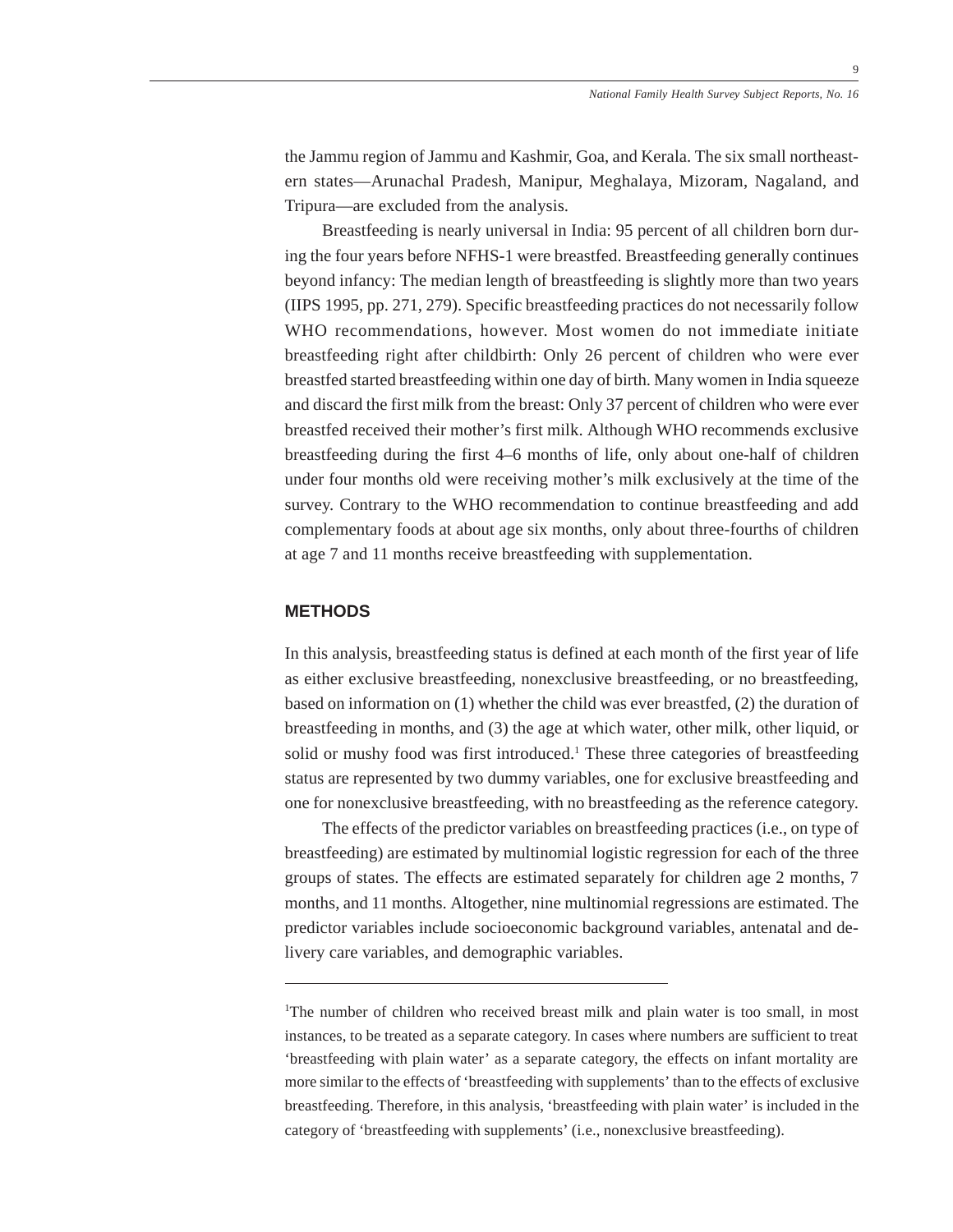*National Family Health Survey Subject Reports, No. 16*

The effects of breastfeeding practices (represented by the two dummy variables for exclusive and nonexclusive breastfeeding) on postneonatal mortality are estimated using ordinary logistic regression, controlling for the effects of socioeconomic background variables, antenatal and delivery care variables, and demographic variables. The logistic regression models are estimated separately for each of the three groups of states and separately for 12 ages—0, 1, …, 11 months. Corresponding to these ages are 12 subsequent three-month periods during which infants are exposed to the risk of dying—age 1–3 months, 2-4 months, 3-5 months, and so on, up to age 12-14 months. Two categories of children are excluded from the analysis (censored cases): Children who died before reaching the beginning of the relevant three-month period and children who survived but for whom the three-month period had not ended at the time of the survey. All together, 36 logistic regressions are estimated.

The explanatory variables in the regression models include socioeconomic background variables, antenatal and delivery care variables, and demographic variables previously identified as having statistically significant effects on postneonatal mortality (IIPS 1995; Pandey et al. 1998). The socioeconomic background variables are urban/rural residence, mother's literacy, religion of the household head (Hindu, Muslim, and other), whether the household head belongs to a scheduled caste or scheduled tribe,<sup>2</sup> and an estimate of household economic status based on the ownership of household goods.<sup>3</sup> The antenatal and delivery care variables include whether the mother received at least one antenatal check-up, whether she received two or more tetanus injections during pregnancy, and whether the child was delivered at a medical facility. The demographic variables include child's birth order, whether the child was born within two years after the birth of the previous child, whether any of the older siblings had died, mother's age at childbirth (under 20 years, 20–34 years, or 35 years or older), and sex of child. Before finalizing the models for the mortality analysis, we tested models that included interaction terms between breastfeeding practices and the other predictor variables. The interaction terms were found not to be statistically significant in most models and were not included in the final models.

 ${}^{2}$ Scheduled castes (SC) and scheduled tribes (ST) are castes and tribes identified by the Government of India as socially and economically disadvantaged and in need of special protection from social injustice and exploitation.

<sup>&</sup>lt;sup>3</sup>A score for household economic status is based on ownership of household goods by adding the following points: 4 for ownership of a car; 3 each for ownership of a refrigerator, a television, a VCR/ VCP, or a motorcycle/scooter; 2 each for ownership of a sewing machine, a sofa set, a fan, a radio/transistor, or a bicycle; and 1 for ownership of a clock/watch. This score is used as an indicator of the standard of living of the household. The minimum possible score is 0 and the maximum possible score is 27.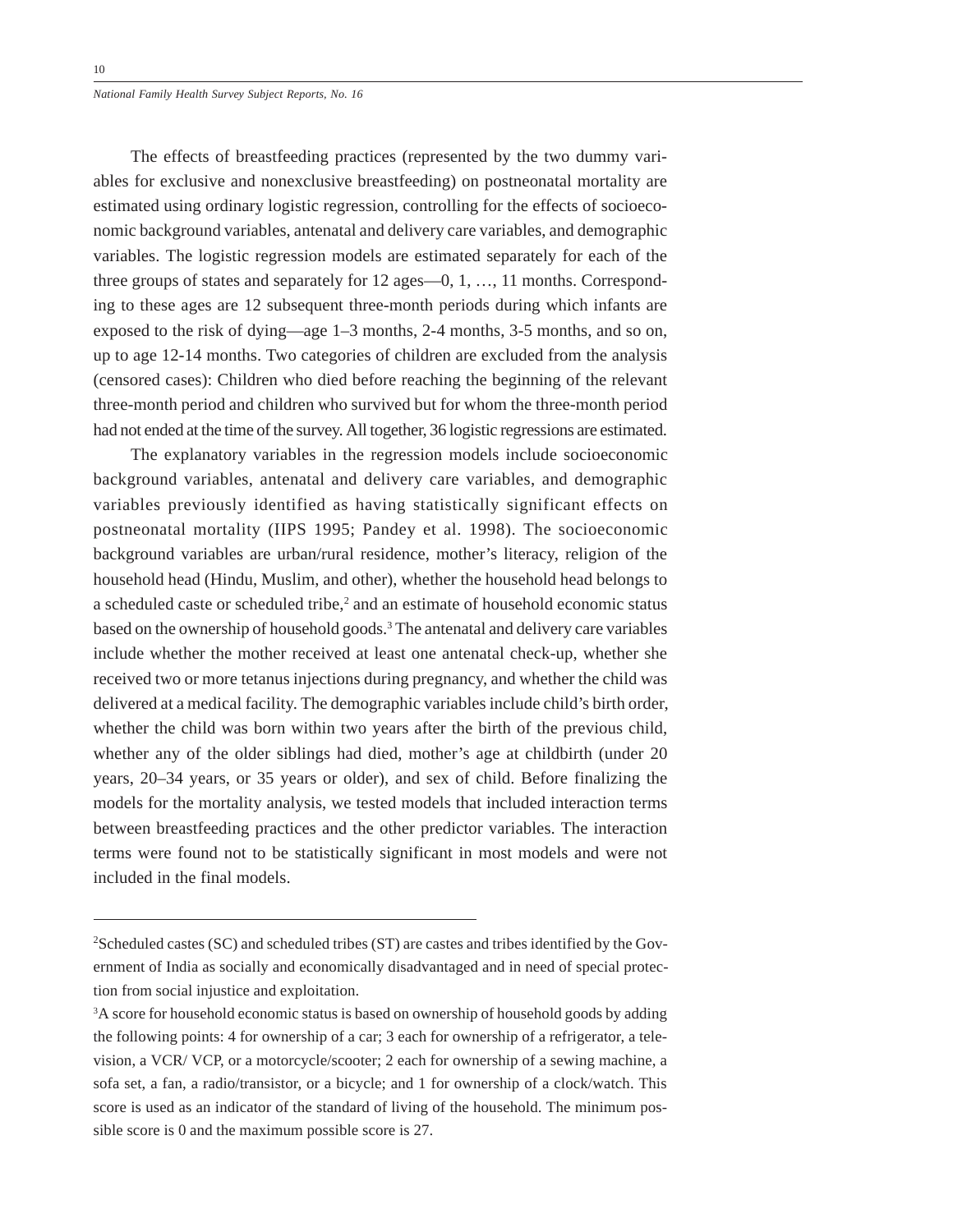# **BACKGROUND CHARACTERISTICS OF CHILDREN**

Table 2 shows mean values of the predictor variables for each of the three groups of states classified according to infant mortality levels. Children are only included who were born during the four-year period before the survey, who survived the first month of life, and for whom information is available on the variables listed in the table.

Not surprisingly, the proportion of children who live in rural areas and the proportion whose mothers are illiterate are highest in the high-mortality states and lowest in the low-mortality states. The proportion of children who are neither Hindu nor Muslim is highest, and the proportion who belong to a scheduled caste or scheduled tribe is lowest, in the low-mortality states. Household economic status is highest in the low-mortality states and lowest in the high-mortality states.

Again not surprisingly, children in low-mortality states are most likely to have mothers who obtained antenatal care, received at least two tetanus injections, or delivered in a medical facility. Children in high-mortality states are least likely to have mothers who received these services. The differences among the three groups of states in levels of antenatal and delivery care are substantial. Surprisingly, the proportion of children born after a short birth interval (less than 24 months after the previous birth) does not vary much among the three groups of states. High-mortality

| mortality, NFHS-1, 1992-93                                                          |
|-------------------------------------------------------------------------------------|
| during the four years before the survey in states with low, medium, and high infant |
| Table Z Characteristics of children of birth order two or muner who were born       |

**Table 2 Characteristics of children of birth order two or higher who were born**

|                                                           | Infant mortality level <sup>a</sup> |               |     |
|-----------------------------------------------------------|-------------------------------------|---------------|-----|
|                                                           | High                                | <b>Medium</b> | Low |
| Socioeconomic background variables                        |                                     |               |     |
| Percent rural                                             | 84                                  | 76            | 65  |
| Percent whose mother is illiterate                        | 77                                  | 65            | 49  |
| Percent Hindu                                             | 82                                  | 83            | 72  |
| <b>Percent Muslim</b>                                     | 17                                  | 14            | 15  |
| Percent other religion                                    | 2                                   | 3             | 13  |
| Percent scheduled caste or scheduled tribe                | 22                                  | 24            | 16  |
| Mean standard-of-living index                             | 3.7                                 | 4.2           | 5.4 |
| Antenatal and delivery care variables                     |                                     |               |     |
| Percent whose mother had antenatal care                   | 30                                  | 58            | 71  |
| Percent whose mother had two tetanus injections           | 34                                  | 63            | 73  |
| Percent delivered at a medical facility                   | 12                                  | 32            | 48  |
| Demographic variables                                     |                                     |               |     |
| Percent with preceding birth interval less than 24 months | 21                                  | 18            | 21  |
| Mean birth order                                          | 3.3                                 | 2.7           | 2.5 |
| Percent whose mother's age at childbirth was below 20     | 21                                  | 28            | 25  |
| Percent whose mother's age at childbirth was 20-34        | 72                                  | 69            | 72  |
| Percent whose mother's age at childbirth was 35 and above | $\overline{7}$                      | 4             | 3   |
| Percent with an older sibling who died                    | 30                                  | 19            | 15  |
| Percent female                                            | 49                                  | 49            | 49  |

<sup>a</sup>See Table 1 for the three groupings of states according to infant mortality levels.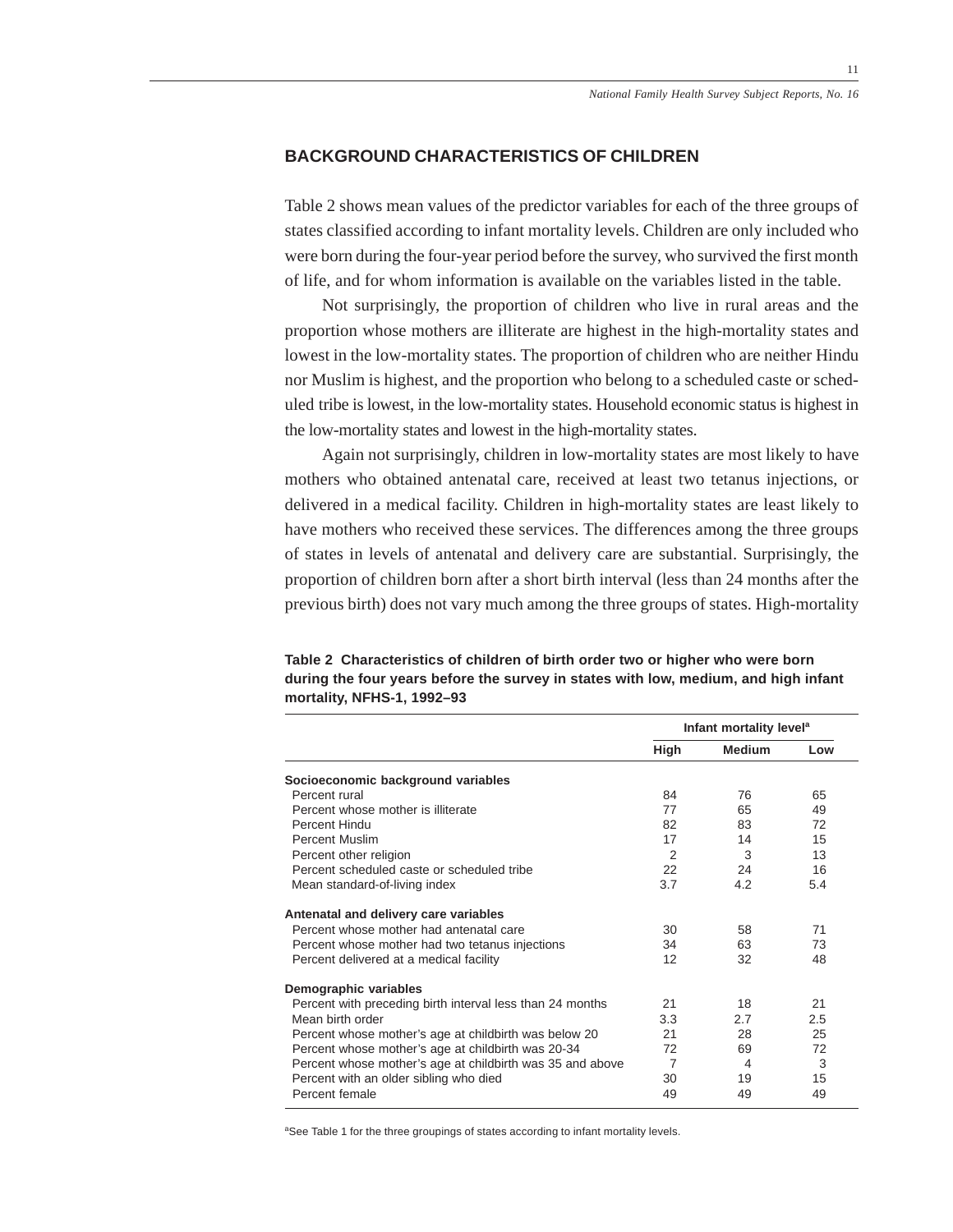states have relatively large proportions of children from large families (high mean birth order) and of children with an older sibling who died. Slightly less than half of the children are girls, as expected.

#### **FACTORS AFFECTING BREASTFEEDING PRACTICES**

As mentioned earlier, breastfeeding is nearly universal in India, with an early introduction of supplemental food for most children and a prolonged period of nonexclusive breastfeeding (with supplements) beyond the first year of life. In this section, we examine in more detail the factors that affect breastfeeding practices at successive stages of infancy. The analysis focuses on how socioeconomic background variables, antenatal and delivery care variables, and demographic variables affect breastfeeding of infants age 2, 7, and 11 months.

Figure 1 shows distributions of children by type of breastfeeding and by age in months. Children are categorized as receiving exclusive breastfeeding, nonexclusive breastfeeding, or no breastfeeding at each month of age. Up to six months, exclusive breastfeeding is more common in the medium-mortality states than in the other states. Beyond six months, exclusive breastfeeding is most common in the high-mortality states. No breastfeeding is less common in the high-mortality states than in the other states.

The multinomial logistic regression results indicate that urban/rural residence, mother's literacy, household economic status, and whether the child was delivered in a medical facility all have substantial effects on breastfeeding practices. The other predictor variables have small effects.

Table 3 shows the adjusted proportions of children age two months who receive exclusive breastfeeding, nonexclusive breastfeeding, and no breastfeeding by urban/rural residence, mother's literacy, household economic status, and place of delivery. For each variable (urban/rural residence, for example), the effects of the other variables included in the model are controlled by setting them at their mean values (see Retherford and Choe 1993, Chapter 6, for methodology). WHO recommends that all children at age two months receive nothing but mother's milk. Table 3 shows that breastfeeding practices in India depart substantially from this recommendation. The proportion of children age two months who receive exclusive breastfeeding is low: 34 percent in the high-mortality states, 51 percent in the medium-mortality states, and 40 percent in the low-mortality states. Urban residence, mother's literacy, and high household economic status are all associated with a low proportion of children receiving exclusive breastfeeding.

The proportion of children age two months who are not breastfed at all is highest in the medium-mortality states and lowest in the high-mortality states. In the high- and medium-mortality states, two-month-old infants whose mothers are literate are less likely to be breastfed than are children of illiterate mothers.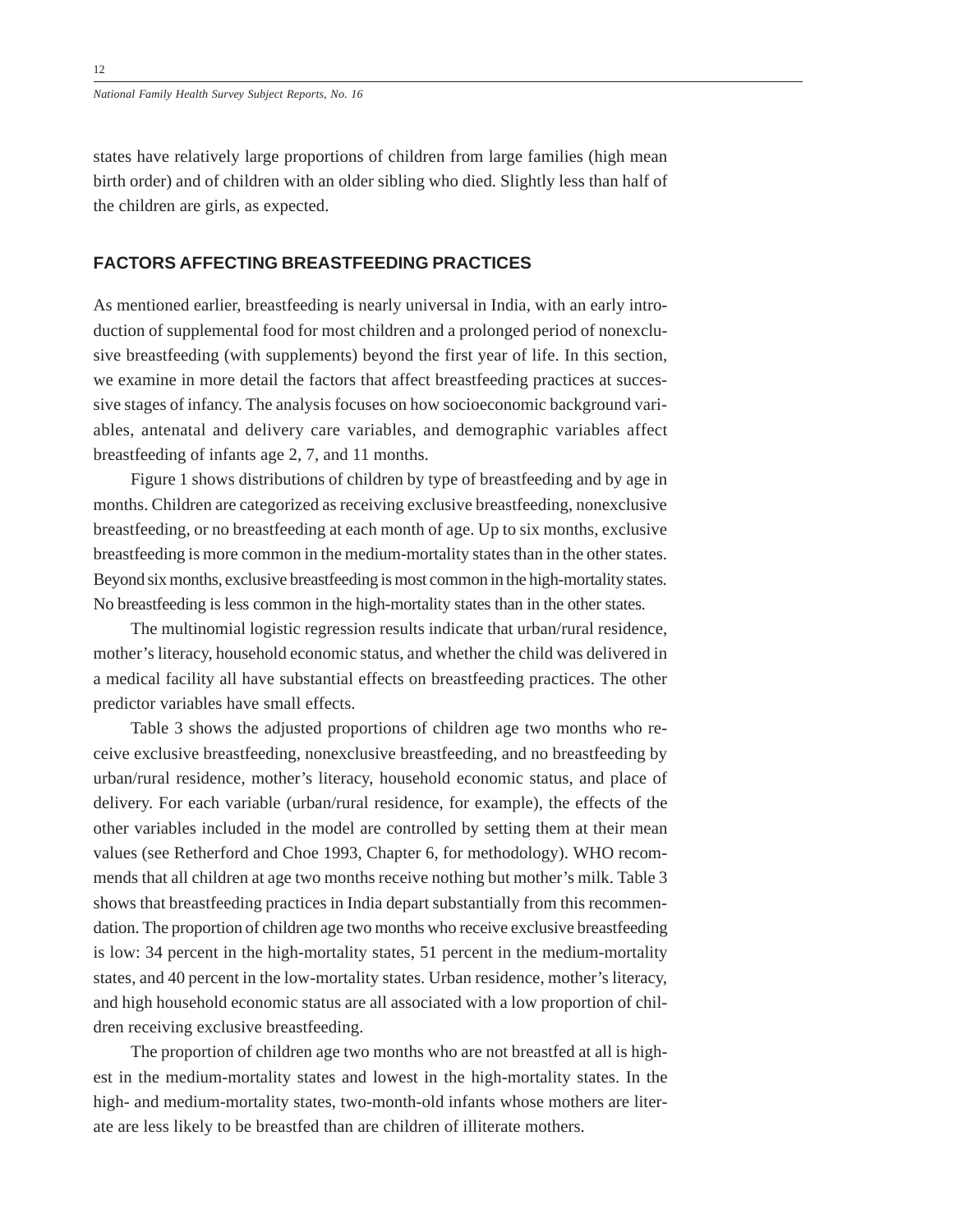13



**Figure 1 Distribution of children by type of breastfeeding and by age: Highmortality, medium-mortality, and low-mortality states, NFHS-1, 1992–93**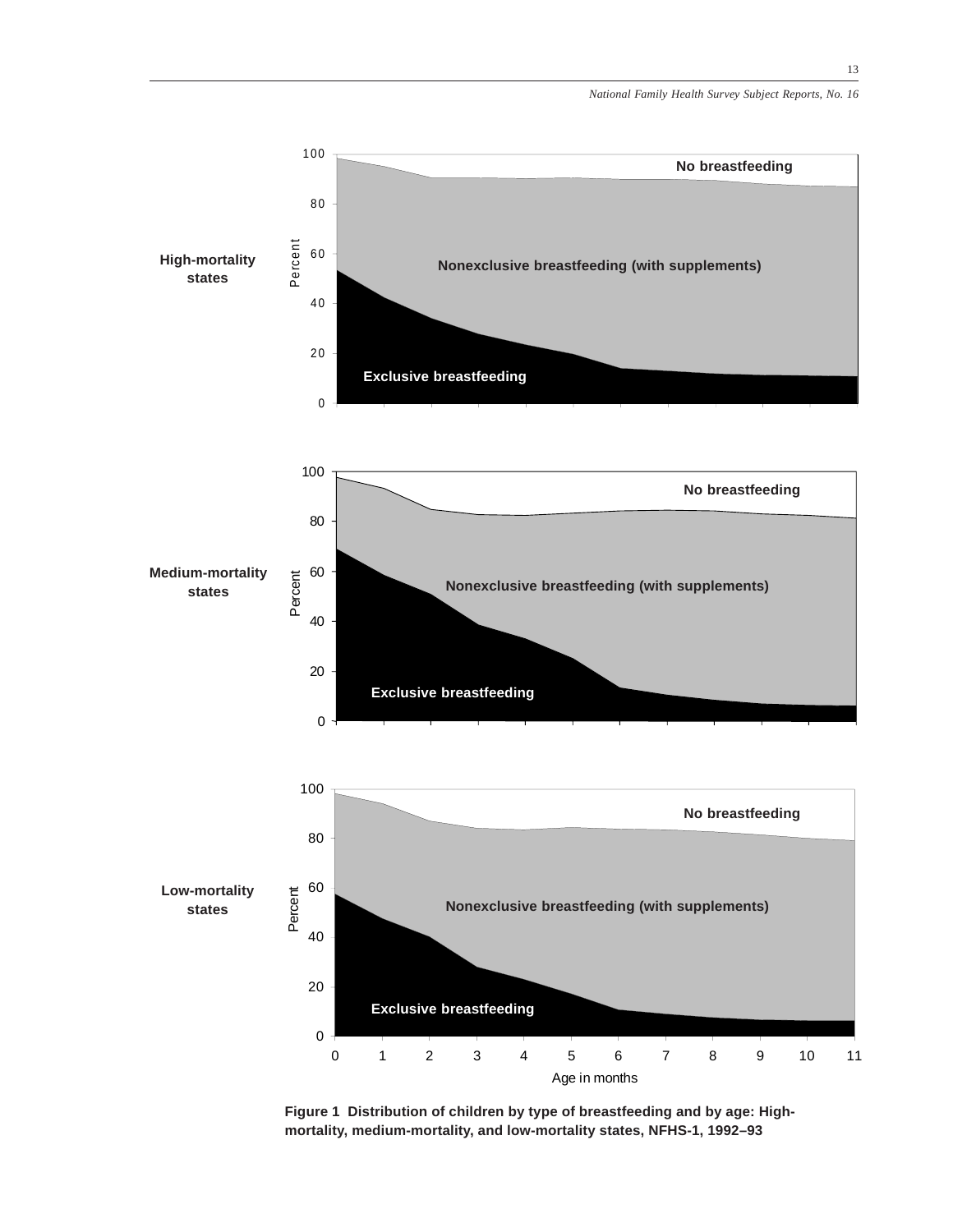|                                                    |                                | <b>Adjusted percentage</b><br>of women practicing<br>each type of breastfeeding |                               |                   |
|----------------------------------------------------|--------------------------------|---------------------------------------------------------------------------------|-------------------------------|-------------------|
| <b>Mortality level</b><br>(three groups of states) | <b>Predictor variables</b>     |                                                                                 | <b>Exclusive Nonexclusive</b> | None <sup>t</sup> |
| <b>High mortality</b>                              | All                            | 34                                                                              | 57                            | 9                 |
|                                                    | Rural residence                | $36*$                                                                           | $55*$                         | 9                 |
|                                                    | Urban residence <sup>†</sup>   | 26                                                                              | 66                            | 8                 |
|                                                    | Mother illiterate              | $36*$                                                                           | $56*$                         | 8                 |
|                                                    | Mother literate <sup>†</sup>   | 31                                                                              | 59                            | 11                |
|                                                    | Standard-of-living score $= 2$ | $37*$                                                                           | $54*$                         | 9                 |
|                                                    | Standard-of-living score $=$ 4 | $34*$                                                                           | $57*$                         | 9                 |
|                                                    | Standard-of-living score $= 6$ | $31*$                                                                           | $60*$                         | 9                 |
|                                                    | Born at home <sup>†</sup>      | 36                                                                              | 55                            | 9                 |
|                                                    | Born at medical facility       | 24*                                                                             | 65                            | 11                |
| <b>Medium mortality</b>                            | All                            | 51                                                                              | 34                            | 15                |
|                                                    | Rural residence                | 52                                                                              | $33*$                         | 15                |
|                                                    | Urban residence <sup>t</sup>   | 45                                                                              | 41                            | 14                |
|                                                    | Mother illiterate              | $55*$                                                                           | 32                            | 13                |
|                                                    | Mother literate <sup>†</sup>   | 43                                                                              | 39                            | 18                |
|                                                    | Standard-of-living score $= 2$ | $55*$                                                                           | $30*$                         | 15                |
|                                                    | Standard-of-living score $=$ 4 | $51*$                                                                           | $34*$                         | 15                |
|                                                    | Standard-of-living score = $6$ | $47*$                                                                           | $38*$                         | 15                |
|                                                    | Born at home <sup>†</sup>      | 49                                                                              | 37                            | 14                |
|                                                    | Born at medical facility       | 54                                                                              | $30*$                         | 17                |
| Low mortality                                      | All                            | 40                                                                              | 47                            | 12                |
|                                                    | Rural residence                | $42*$                                                                           | $46*$                         | 12                |
|                                                    | Urban residence <sup>†</sup>   | 33                                                                              | 55                            | 12                |
|                                                    | Mother illiterate              | $42^*$                                                                          | 46                            | 12                |
|                                                    | Mother literate <sup>†</sup>   | 37                                                                              | 51                            | 12                |
|                                                    | Standard-of-living score $= 2$ | $44*$                                                                           | $44*$                         | 12                |
|                                                    | Standard-of-living score $=$ 4 | $36*$                                                                           | $51*$                         | 12                |
|                                                    | Standard-of-living score = $6$ | $30*$                                                                           | $58*$                         | 13                |
|                                                    | Born at home <sup>†</sup>      | 39                                                                              | 49                            | 12                |
|                                                    | Born at medical facility       | 47                                                                              | $38*$                         | 14                |

#### **Table 3 Effects of selected predictor variables on breastfeeding practices for children age two months, NFHS-1, 1992–93**

Note: Numbers in the three rows labeled 'All' are simple percentages calculated directly from the data. The remainder of the table is based on three multinomial logistic regressions, one for each of the three groups of states. The percentages shown are adjusted by multiple classification analysis (MCA) in conjunction with multinomial logistic regression, with the following predictor variables: urban residence, mother's literacy, religion of head of household (Hindu, Muslim, other), membership in a scheduled caste or scheduled tribe, standard-of-living index (0 through 27), whether the mother received any antenatal care, whether the mother received two tetanus injections during pregnancy, whether the child was delivered at a medical facility, whether the child was born less than 24 months after the previous birth, child's birth order, mother's age at childbirth (less than 20 years, 20–34 years, 35 years and above), whether the child has any older siblings who died, and child's sex. The adjusted percentages shown in the table for any given predictor variable control for the potentially confounding effects of all the other predictor variables (by setting these other predictor variables to their mean values), including all the predictor variables listed above as well as those shown in the table. In the MCA analysis, the constant terms in the underlying regressions are reset so that, when all the predictor variables are set to their mean values, the predicted (adjusted) percentages equal the simple percentages calculated directly from the data. In the table, a dagger (†) indicates a reference category and an asterisk (\*) indicates that the underlying multinomial logistic regression coefficient, associated with the ratios of the probability of exclusive or nonexclusive breastfeeding to the probability of no breastfeeding, differs significantly from zero at the 5 percent level.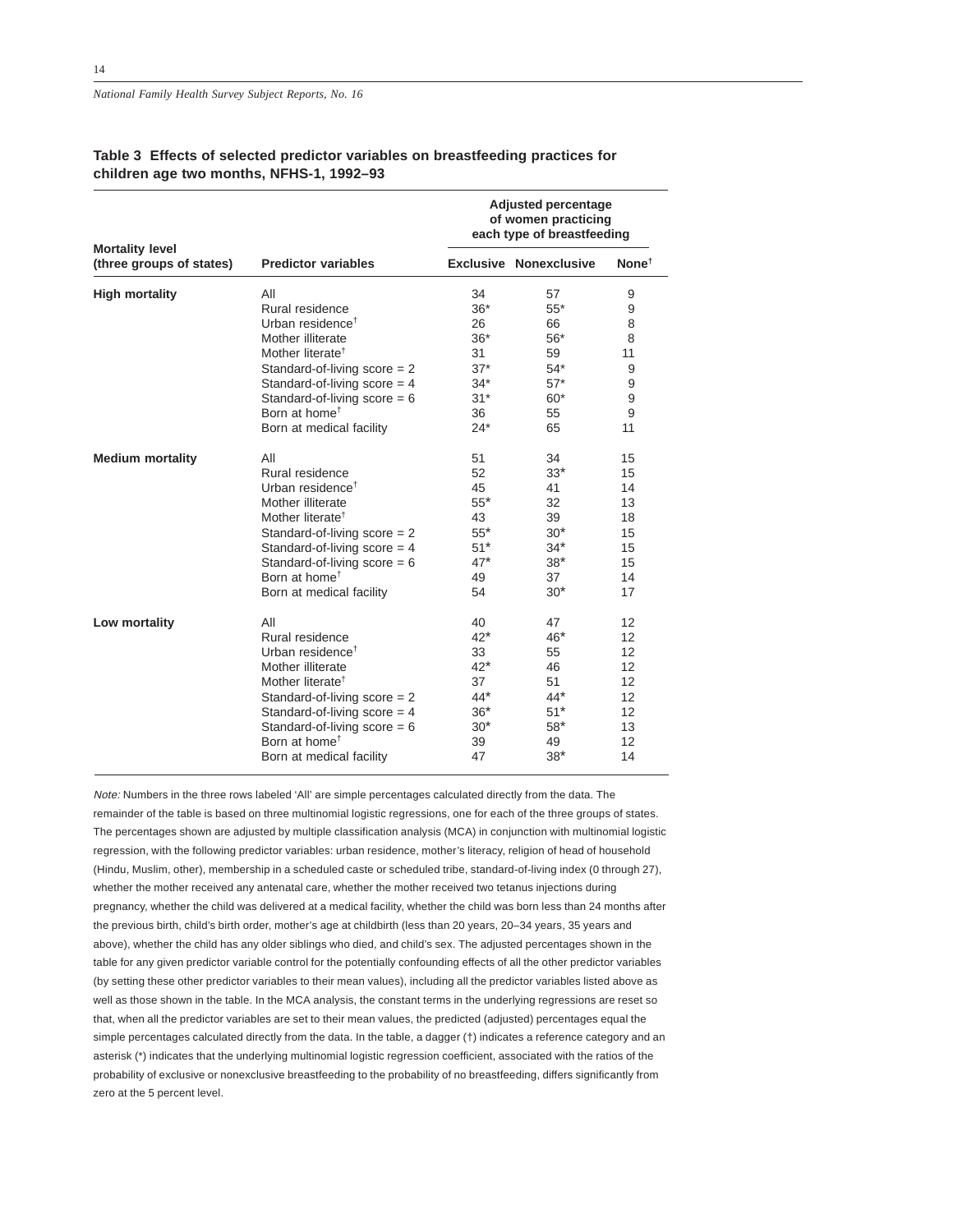15

|                                                    | <b>Predictor variables</b>     | <b>Adjusted percentage</b><br>of women practicing<br>each type of breastfeeding |                               |                   |
|----------------------------------------------------|--------------------------------|---------------------------------------------------------------------------------|-------------------------------|-------------------|
| <b>Mortality level</b><br>(three groups of states) |                                |                                                                                 | <b>Exclusive Nonexclusive</b> | None <sup>†</sup> |
| <b>High mortality</b>                              | All                            | 13                                                                              | 77                            | 9                 |
|                                                    | Rural residence                | $14*$                                                                           | $77*$                         | 9                 |
|                                                    | Urban residence <sup>†</sup>   | 11                                                                              | 78                            | 11                |
|                                                    | Mother illiterate              | $15*$                                                                           | $77*$                         | 9                 |
|                                                    | Mother literate <sup>†</sup>   | 10 <sup>1</sup>                                                                 | 79                            | 10                |
|                                                    | Standard-of-living score = 2   | $15*$                                                                           | $76*$                         | 9                 |
|                                                    | Standard-of-living score $=$ 4 | $12*$                                                                           | $79*$                         | 10                |
|                                                    | Standard-of-living score = $6$ | $9^*$                                                                           | $81*$                         | 11                |
|                                                    | Born at home <sup>t</sup>      | 14                                                                              | 78                            | 9                 |
|                                                    | Born at medical facility       | $12*$                                                                           | $77*$                         | 11                |
| <b>Medium mortality</b>                            | All                            | 11                                                                              | 73                            | 15                |
|                                                    | Rural residence                | $11*$                                                                           | $74*$                         | 15                |
|                                                    | Urban residence <sup>t</sup>   | 11                                                                              | 72                            | 18                |
|                                                    | Mother illiterate              | 14                                                                              | 71                            | 15                |
|                                                    | Mother literate <sup>†</sup>   | $\overline{7}$                                                                  | 76                            | 16                |
|                                                    | Standard-of-living $score = 2$ | $14*$                                                                           | $72*$                         | 14                |
|                                                    | Standard-of-living $score = 4$ | $9^*$                                                                           | $74*$                         | 16                |
|                                                    | Standard-of-living score = $6$ | $6*$                                                                            | $75*$                         | 19                |
|                                                    | Born at home <sup>t</sup>      | 13                                                                              | 73                            | 14                |
|                                                    | Born at medical facility       | $9^*$                                                                           | $73*$                         | 18                |
| Low mortality                                      | All                            | 9                                                                               | 75                            | 16                |
|                                                    | Rural residence                | 9                                                                               | 76                            | 16                |
|                                                    | Urban residence <sup>†</sup>   | 10                                                                              | 74                            | 16                |
|                                                    | Mother illiterate              | 13                                                                              | 72                            | 15                |
|                                                    | Mother literate <sup>†</sup>   | 6                                                                               | 77                            | 16                |
|                                                    | Standard-of-living score $= 2$ | $12*$                                                                           | $74*$                         | 14                |
|                                                    | Standard-of-living score $=$ 4 | $9^*$                                                                           | $75*$                         | 16                |
|                                                    | Standard-of-living score $= 6$ | $6*$                                                                            | $76*$                         | 18                |
|                                                    | Born at home <sup>t</sup>      | 10                                                                              | 76                            | 14                |
|                                                    | Born at medical facility       | $8*$                                                                            | $74*$                         | 18                |

#### **Table 4 Effects of selected predictor variables on breastfeeding practices for children age seven months, NFHS-1, 1992–93**

Note: See note to Table 3.

In the low- and medium-mortality states, exclusive breastfeeding is more common among children age two months who were born at medical facilities than among children born at home. This is not the case in the high-mortality states, however. It is possible that in the high-mortality states, where only a small proportion of children are born in medical facilities, a disproportionately large share of births in medical facilities are high-risk births to women who had pregnancy complications. In such cases, either the infants or their mothers are likely to be in poor health, making exclusive breastfeeding difficult.

Table 4 shows the effects of selected socioeconomic background variables and place of delivery on breastfeeding practices at age seven months. WHO recommends that children at seven months receive mother's milk as well as supplemental food in solid or mushy form. In India, breastfeeding is somewhat less common at seven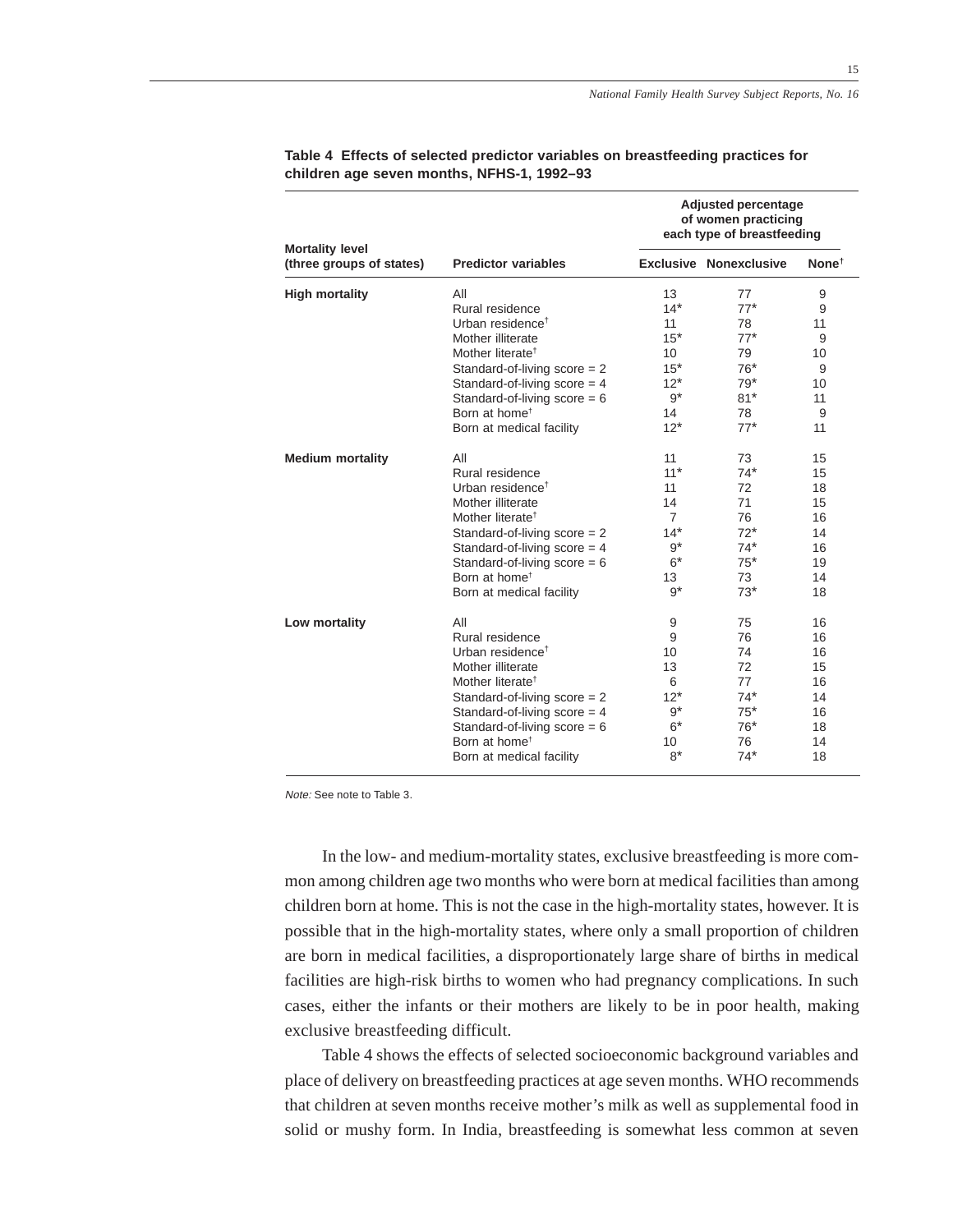|                                                    | <b>Predictor variables</b>     | <b>Adjusted percentage</b><br>of women practicing<br>each type of breastfeeding |                               |                         |
|----------------------------------------------------|--------------------------------|---------------------------------------------------------------------------------|-------------------------------|-------------------------|
| <b>Mortality level</b><br>(three groups of states) |                                |                                                                                 | <b>Exclusive Nonexclusive</b> | $\textsf{None}^\dagger$ |
| <b>High mortality</b>                              | All                            | 11                                                                              | 76                            | 13                      |
|                                                    | Rural residence                | $12*$                                                                           | $76*$                         | 12                      |
|                                                    | Urban residence <sup>†</sup>   | 9                                                                               | 75                            | 16                      |
|                                                    | Mother illiterate              | $12*$                                                                           | $76*$                         | 12                      |
|                                                    | Mother literate <sup>†</sup>   | 8                                                                               | 78                            | 14                      |
|                                                    | Standard-of-living score $= 2$ | $13*$                                                                           | $75*$                         | 12                      |
|                                                    | Standard-of-living score $=$ 4 | $9^*$                                                                           | $77*$                         | 14                      |
|                                                    | Standard-of-living score $= 6$ | $6*$                                                                            | $78*$                         | 16                      |
|                                                    | Born at home <sup>†</sup>      | 12 <sup>2</sup>                                                                 | 76                            | 12                      |
|                                                    | Born at medical facility       | $6*$                                                                            | 78                            | 16                      |
| <b>Medium mortality</b>                            | All                            | 6                                                                               | 75                            | 19                      |
|                                                    | Rural residence                | $6*$                                                                            | $76*$                         | 18                      |
|                                                    | Urban residence <sup>†</sup>   | 5                                                                               | 72                            | 23                      |
|                                                    | Mother illiterate              | $8*$                                                                            | 74                            | 18                      |
|                                                    | Mother literate <sup>†</sup>   | 4                                                                               | 76                            | 20                      |
|                                                    | Standard-of-living score $= 2$ | $7^*$                                                                           | $75*$                         | 17                      |
|                                                    | Standard-of-living score $=$ 4 | $5^*$                                                                           | $75*$                         | 20                      |
|                                                    | Standard-of-living score $= 6$ | $4^*$                                                                           | $73*$                         | 23                      |
|                                                    | Born at home <sup>†</sup>      | 7                                                                               | 76                            | 17                      |
|                                                    | Born at medical facility       | $5^*$                                                                           | $72^*$                        | 23                      |
| Low mortality                                      | All                            | $\overline{7}$                                                                  | 73                            | 21                      |
|                                                    | Rural residence                | $\overline{7}$                                                                  | $74*$                         | 20                      |
|                                                    | Urban residence <sup>†</sup>   | $\overline{7}$                                                                  | 71                            | 22                      |
|                                                    | Mother illiterate              | 11                                                                              | 70                            | 19                      |
|                                                    | Mother literate <sup>†</sup>   | 4                                                                               | 74                            | 22                      |
|                                                    | Standard-of-living score $= 2$ | $10^*$                                                                          | $73*$                         | 18                      |
|                                                    | Standard-of-living score $=$ 4 | $6*$                                                                            | $73*$                         | 21                      |
|                                                    | Standard-of-living score = $6$ | $4^*$                                                                           | $72*$                         | 24                      |
|                                                    | Born at home <sup>†</sup>      | 7                                                                               | 24                            | 18                      |
|                                                    | Born at medical facility       | $6*$                                                                            | $71*$                         | 23                      |

#### **Table 5 Effects of selected predictor variables on breastfeeding practices for children age 11 months, NFHS-1, 1992–93**

Note: See note to Table 3.

months than at two months. About three-fourths of children in this age group are fed according to WHO recommendations. In all three groups of states, a substantial proportion of children who live in rural areas, whose mothers are illiterate, and whose families are of low economic status receive exclusive breastfeeding without supplementation. A particularly large proportion of children who live in low-mortality states, who live in urban areas, and whose families have high economic status are not breastfed at all.

By 11 months of age, 13 percent of children in the high-mortality states, 9 percent in the medium-mortality states, and 21 percent in the low-mortality states are not breastfed (Table 5). A substantial proportion of children who live in rural areas, whose mothers are illiterate, and whose families have low economic status still receive exclusive breastfeeding at this age without supplementation. This pattern, which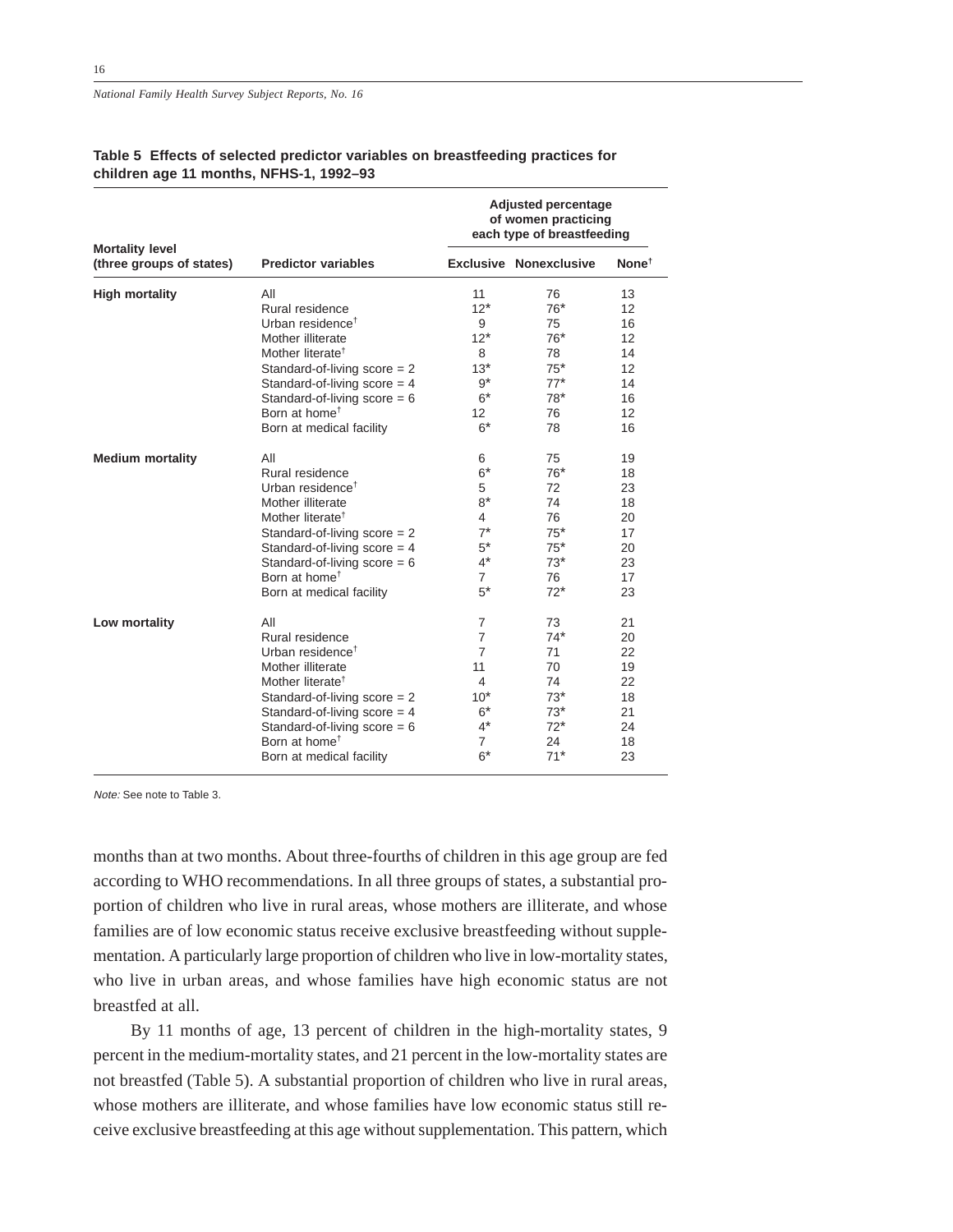is especially pronounced in the high-mortality states, suggests that feeding supplemental food depends in part on whether the family can afford the supplements.

#### **EFFECTS OF BREASTFEEDING ON POSTNEONATAL MORTALITY**

The effects of exclusive and nonexclusive breastfeeding on mortality at ages 1–11 months are estimated applying logistic regression models to NFHS-1 data. Odds ratios, which are our preferred measure of effect, are calculated as exponentials of the estimated logistic regression coefficients. They indicate the multiplicative effect of exclusive or nonexclusive breastfeeding, relative to no breastfeeding, on the odds of dying. An odds ratio equal to one indicates that the breastfeeding practice has no effect on mortality during the three-month period following the specified month of age, an odds ratio less than one indicates that the breastfeeding practice lowers mortality, and an odds ratio greater than one indicates that the practice raises mortality.

Table 6 shows the estimated logistic regression coefficients, representing the effects of exclusive and nonexclusive breastfeeding on the log-odds of dying during the three-month period following each specified month of age, ranging from 0 to 11 months. Figure 2 also shows these effects in terms of odds ratios. In the figure, the odds ratios for no breastfeeding are uniformly equal to one because this is the reference category, so the ratios simply compare the 'no breastfeeding' category with itself.

In all three groups of states, both exclusive and nonexclusive breastfeeding lower mortality during the first months of infancy, as shown by the negative numbers in the table. Exclusive breastfeeding is associated with increased mortality for older infants, however. This is not surprising because children's nutritional needs are not met completely by mother's milk after the first few months of infancy. The effect of exclusive and nonexclusive breastfeeding on mortality at ages 3–6 months varies at different levels of mortality. In the high-mortality states, mortality levels are similar for children who are breastfed with supplements and for children who are not breastfed at all, and mortality is higher for children who are breastfed exclusively. In the medium-mortality states, by contrast, both exclusive and nonexclusive breastfeeding lower mortality, but nonexclusive breastfeeding tends to have a larger effect. In lowmortality states, breastfeeding with supplements lowers mortality, while exclusive breastfeeding has no effect.

In summary, breastfeeding has a smaller beneficial effect on child survival in states where infant mortality is high than in other states. In high-mortality states, exclusive breastfeeding does not lower mortality as much as breastfeeding with supplements, even for children at very young ages. For children age two months and above, exclusive breastfeeding tends to increase mortality. Results in the medium-mortality states are more consistent with earlier studies, but the benefits of exclusive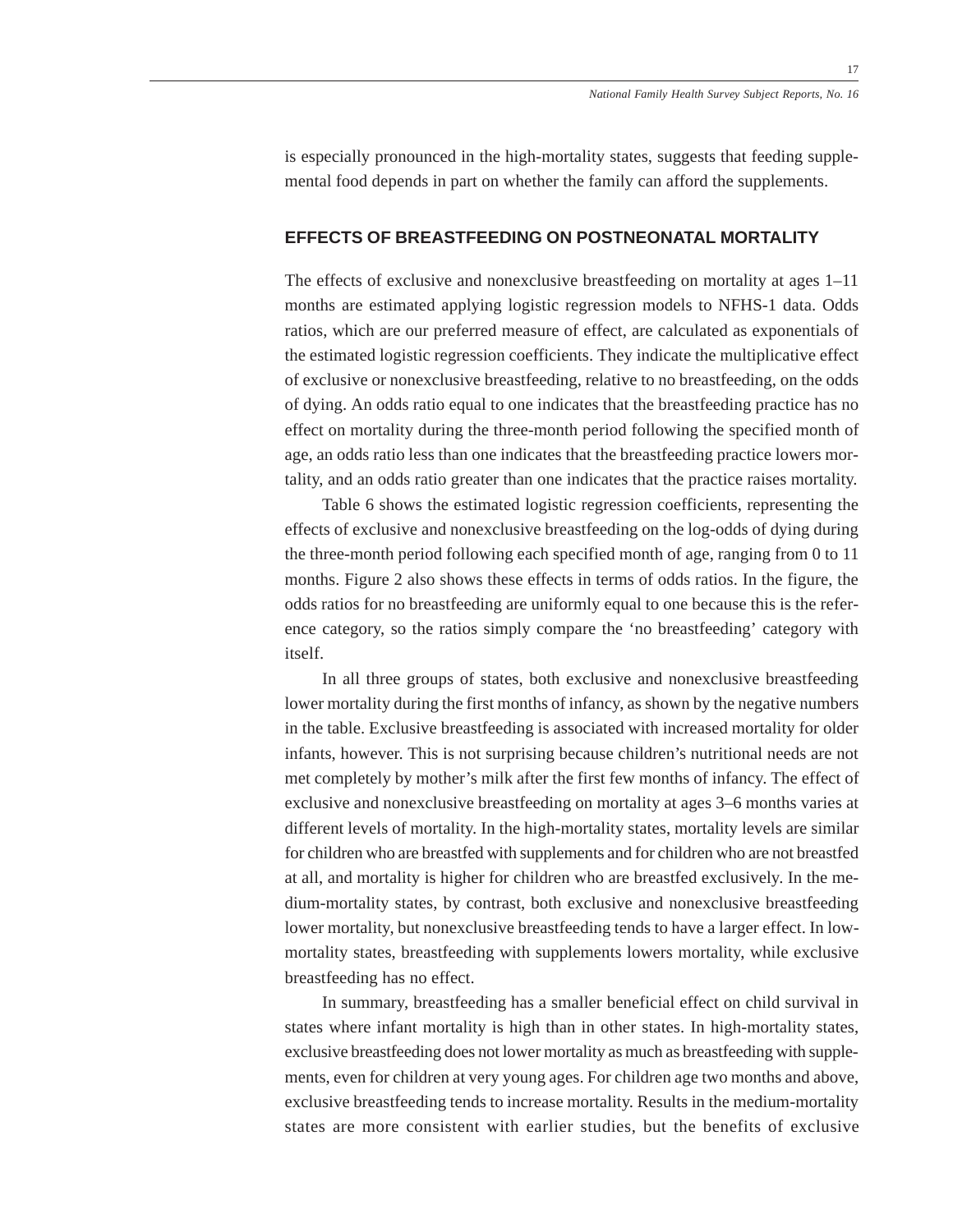18

**Table 6 Estimated logistic regression coefficients of exclusive and nonexclusive breastfeeding at each month of infancy on mortality during the next three months in three groups of states classified according to infant mortality levels**

|                                                  |                                        | Logistic regression coefficient<br>of breastfeeding variable |                                   |                         |  |
|--------------------------------------------------|----------------------------------------|--------------------------------------------------------------|-----------------------------------|-------------------------|--|
| <b>Type of breastfeeding</b><br>and month of age | <b>Months of</b><br>mortality exposure | <b>High-mortality</b><br>states                              | <b>Medium-mortality</b><br>states | Low-mortality<br>states |  |
| <b>Exclusive breastfeeding</b>                   |                                        |                                                              |                                   |                         |  |
| 0                                                | $1 - 3$                                | $-1.6087*$                                                   | $-1.7903*$                        | $-1.4415*$              |  |
| 1                                                | $2 - 4$                                | $-0.7417*$                                                   | $-1.1910*$                        | $-0.6886$               |  |
| $\overline{2}$                                   | $3 - 5$                                | 0.0750                                                       | $-0.5116$                         | $-0.2531$               |  |
| 3                                                | $4 - 6$                                | $1.2367*$                                                    | $-0.4828$                         | 0.3023                  |  |
| $\overline{4}$                                   | $5 - 7$                                | 1.4938*                                                      | $-0.6857$                         | 0.3229                  |  |
| 5                                                | $6 - 8$                                | 1.2637*                                                      | $-0.9469*$                        | 0.4079                  |  |
| 6                                                | $7 - 9$                                | 1.6988*                                                      | $-0.2622$                         | 0.7318                  |  |
| $\overline{7}$                                   | $8 - 10$                               | 2.4678*                                                      | 0.2613                            | 0.9461                  |  |
| 8                                                | $9 - 11$                               | 2.7104*                                                      | 0.7886                            | 1.7930*                 |  |
| 9                                                | $10 - 12$                              | 2.5056*                                                      | 1.3139*                           | 2.3820*                 |  |
| 10                                               | $11 - 13$                              | 2.2324*                                                      | $1.7725*$                         | $2.5015*$               |  |
| 11                                               | $12 - 14$                              | $2.1022*$                                                    | 2.2462*                           | 2.5496*                 |  |
| Nonexclusive breastfeeding                       |                                        |                                                              |                                   |                         |  |
| 0                                                | $1 - 3$                                | $-2.7743*$                                                   | $-1.8590*$                        | $-2.3649*$              |  |
| 1                                                | $2 - 4$                                | $-2.0642*$                                                   | $-1.2112*$                        | $-1.3521*$              |  |
| $\overline{2}$                                   | $3 - 5$                                | $-1.2970*$                                                   | $-0.6758$                         | $-0.9878*$              |  |
| 3                                                | $4 - 6$                                | $-0.2776$                                                    | $-0.8226*$                        | $-0.9703*$              |  |
| $\overline{4}$                                   | $5 - 7$                                | $-0.2082$                                                    | $-1.1752*$                        | $-1.2059*$              |  |
| 5                                                | $6 - 8$                                | $-0.3406$                                                    | $-1.1571*$                        | $-1.0792*$              |  |
| 6                                                | $7 - 9$                                | 0.1043                                                       | $-0.8983*$                        | $-0.8553*$              |  |
| $\overline{7}$                                   | $8 - 10$                               | 0.1621                                                       | $-0.7079$                         | $-0.9536*$              |  |
| 8                                                | $9 - 11$                               | 0.0466                                                       | $-0.5667$                         | $-0.8392*$              |  |
| 9                                                | $10 - 12$                              | $-0.0954$                                                    | $-0.4869$                         | $-0.7257*$              |  |
| 10                                               | $11 - 13$                              | $-0.1644$                                                    | $-0.2305$                         | $-0.7650$               |  |
| 11                                               | $12 - 14$                              | 0.1292                                                       | 0.3050                            | $-0.3708$               |  |

Note: Coefficients are estimated from 36 separate logistic regression models, one for each specified month of infancy in each of the three groups of states. Predictor variables in the logistic regression models, in addition to dummy variables for exclusive breastfeeding and nonexclusive breastfeeding, are urban residence, mother's literacy, religion of head of household (Hindu, Muslim, other), membership in a scheduled caste or scheduled, standard-of-living index (0 through 27), whether the mother received any antenatal care, whether the mother received two tetanus injections during pregnancy, whether the child was delivered at a medical facility, whether the child was born less than 24 months after a previous birth, mother's age at childbirth (less than 20 years, 20–34 years, 35 years and above), whether the child has any older siblings who died, and child's sex. The coefficients shown in the table for exclusive and nonexclusive breastfeeding control for all of the other predictor variables listed above. An asterisk indicates that the underlying logistic regression coefficient differs significantly from zero at the 5 percent level.

breastfeeding are less than others have noted. In low-mortality states, breastfeeding with supplements has the most beneficial effect on child survival.

Two explanations for these findings are plausible. First, it may be that the supplemental food given to very young children in India tends to be hygienic and of good quality. Information in the national NFHS-1 report supports this hypothesis (IIPS 1995, p. 275). The most common form of supplemental food for children less than four months old is water and other types of milk, and mothers rarely use bottles with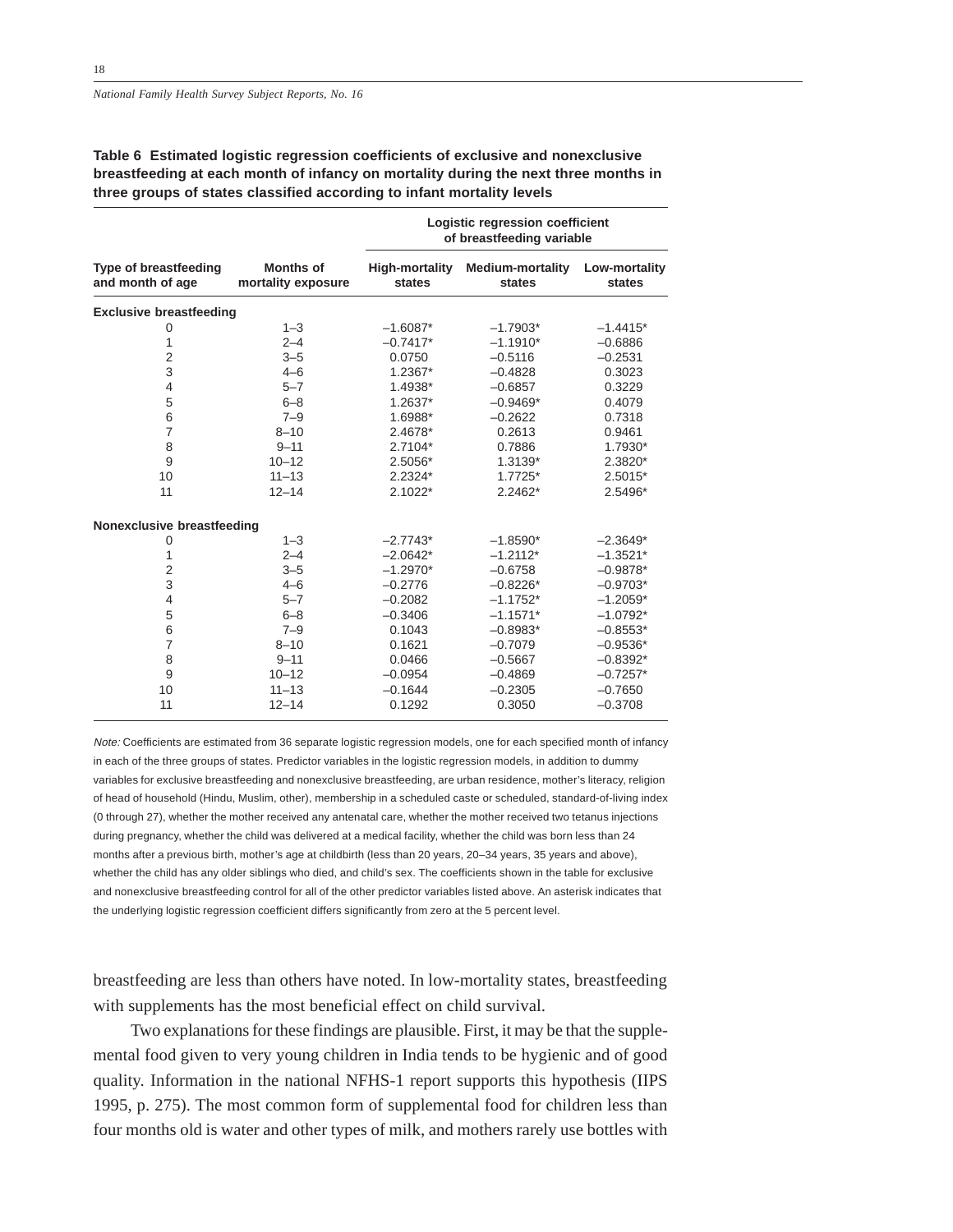

**Figure 2 The effects of exclusive and nonexclusive breastfeeding on postneonatal mortality, compared with no breastfeeding (odds ratio = one), in high-mortality, medium-mortality, and low-mortality states: NFHS-1, 1992–93**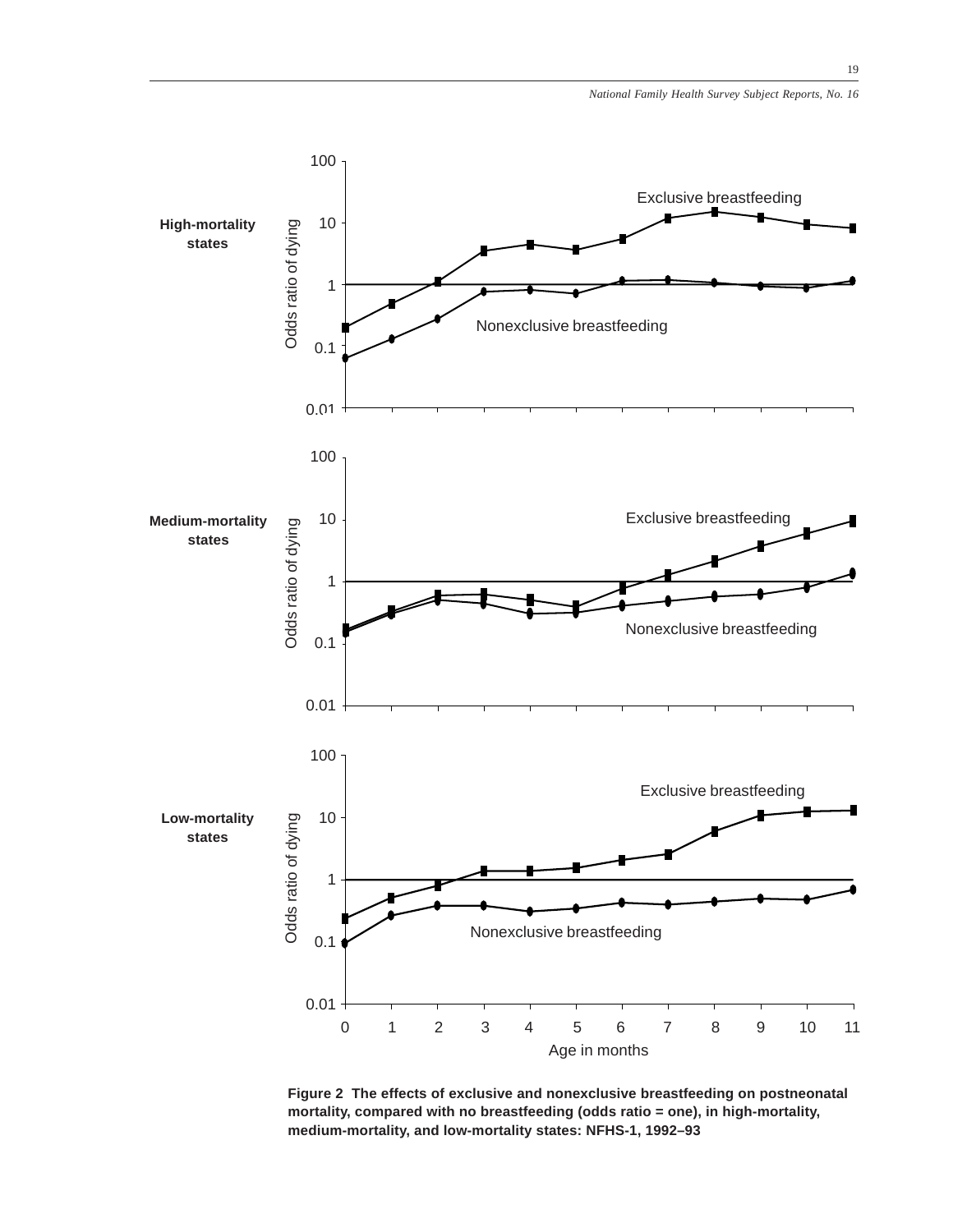nipples (which are often a source of infection because of inadequate sterilization). Second, some mothers may have inadequate breast milk, especially in the high-mortality states, due to their own poor nutrition and health status, early childbearing, and high fertility. We have seen earlier that exclusive breastfeeding is more common among women who live in rural areas, women who are illiterate, and women whose households have low economic status than among other women. This suggests that women who practice exclusive breastfeeding may be more likely than other women to produce inadequate breast milk.

It is likely that the effects of breast milk and of supplementary food have different levels of influence in the three groups of states. In both high-mortality and lowmortality states, the combination of breast milk with supplemental feeding is associated with the lowest level of infant mortality at most ages, but the reasons for this pattern may be different in the two groups of states. In the high-mortality states, mother's milk may be inadequate even for very young infants (three months), and the risks associated with supplemental feeding may be less than the benefits of supplementing inadequate breast milk. In the low-mortality states, it is unlikely that mother's milk is inadequate for infant feeding, but breastfeeding with supplementation may be associated with lower mortality than exclusive breastfeeding because the quality of supplements tends to be high. In the medium-mortality states, mother's milk seems to be adequate until about six months, and supplemental food, when given, does not seem to pose any additional risks for most infants.

At the same time, problems with data quality cannot be ruled out. It is possible that in the high-mortality states there is a greater tendency than in the medium-mortality states for mothers not to provide information on children who were too sick to breastfeed and who died at very young ages. Such selective omission of children from mothers' birth histories would result in an underestimation of the effect of breastfeeding on mortality.

This analysis shows that in India the benefits of exclusive breastfeeding are limited to the first few months of infancy. In high-mortality states, exclusive breastfeeding is associated with higher mortality than either nonexclusive breastfeeding or no breastfeeding from three months of age. It appears that the benefits of breastfeeding are considerably reduced when the mother is poorly nourished and in poor health. Overall, the analysis shows that breastfeeding with supplementation is the most beneficial type of feeding for infant survival, even at very young ages.

#### **DISCUSSION**

It has been suggested that in traditional Indian society prolonged breastfeeding is a cheap source of food for children (Nath, Land, and Singh 1994), which is an important consideration in poor families. NFHS-1 data support this argument. In states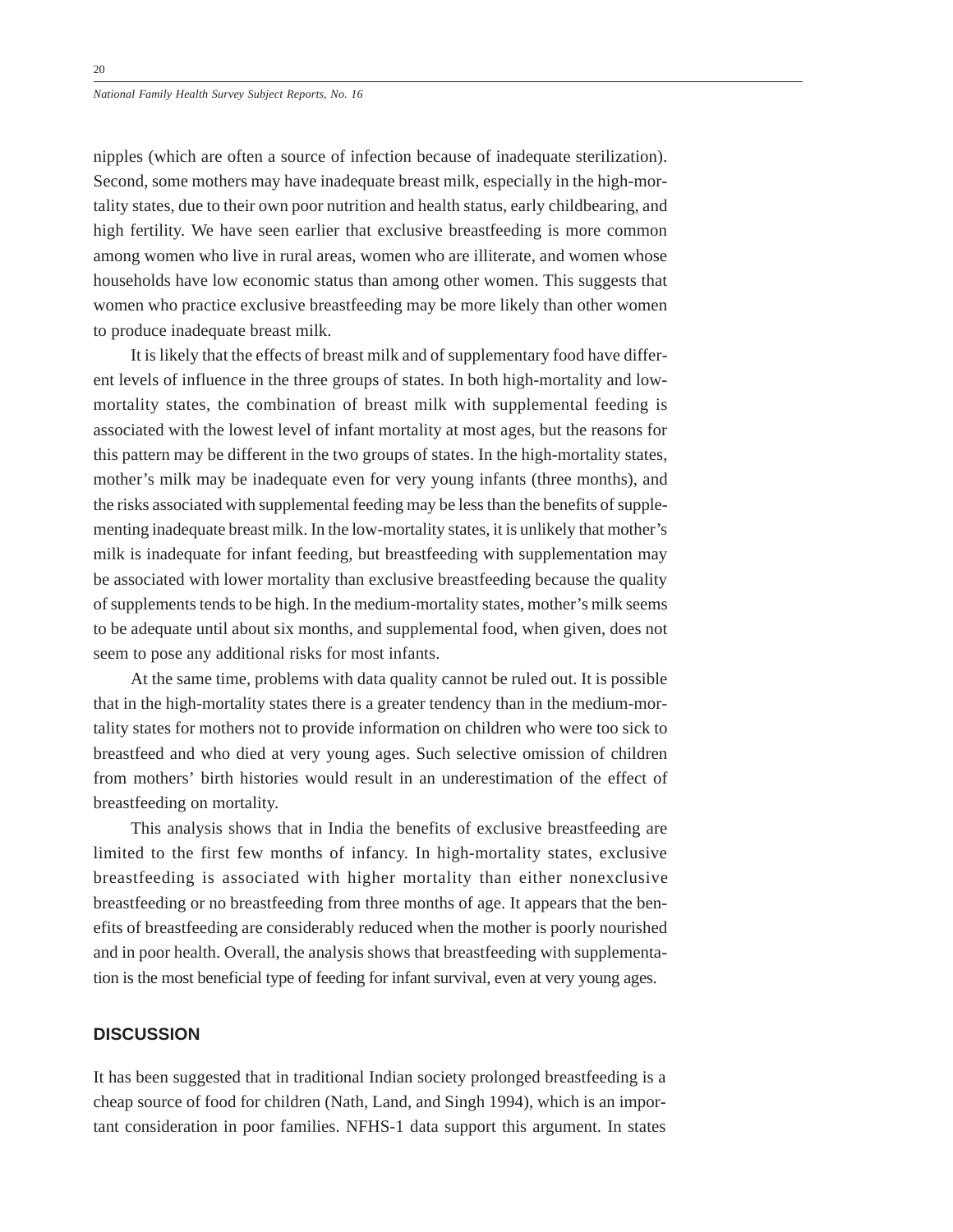where infant mortality is high and households have low economic status, the introduction of supplemental food is late, and the nutritional content of supplemental food appears to be poor.

 This analysis supports the hypothesis that breastfeeding reduces mortality throughout the first year of life, especially when combined with supplemental food introduced at appropriate ages. At the same time, the results indicate that the effect of breastfeeding in lowering infant mortality is smaller the higher the level of mortality. The beneficial effects of both exclusive and nonexclusive breastfeeding are weakest in states where infant mortality is high and strongest in the medium-mortality states. It appears that mother's breast milk is more likely to be inadequate in states with high infant mortality than elsewhere in India.

The most surprising finding of this study is that in most of the cases examined nonexclusive breastfeeding is more beneficial than exclusive breastfeeding, even for children at very young ages (below four months) when exclusive breastfeeding is typically recommended. Thus, it may be possible to reduce infant mortality in India by encouraging breastfeeding throughout the first year of life together with the introduction of nutritious supplemental food as early as 2–3 months after birth. Educational programmes encouraging these practices should be implemented in combination with programmes that make appropriate supplemental foods for infant feeding available to poor families.

The findings also suggest that it is important for breastfeeding mothers to have good health and to eat well themselves if their children are to benefit fully from breastfeeding. Therefore, supplementary food programmes for infants should also provide nutritious foods to pregnant and lactating women in poor families.

The results in this report call into question the WHO recommendation that children be exclusively breastfed up to age 4–6 months. The findings indicate that supplemental food should be introduced at earlier ages, especially when a mother's health and nutritional status are low. In such situations, it appears that mother's milk is frequently not adequate to provide the level of nutrition that a growing infant requires. It also appears that the dangers of disease contamination from supplemental foods may not be as great as commonly thought, at least not in India. Further research is needed to explore the relationship between the nutrition and health of mothers and the effects of breastfeeding on infant mortality in developing countries.

# **ACKNOWLEDGEMENT**

The authors wish to thank Drs. Robert D. Retherford and Vinod Mishra, who provided thoughtful comments on an earlier version of this paper, Ms. Gayle Yamashita, who provided expert computer-programming support, and Ms. Sidney B. Westley, who edited and designed this publication.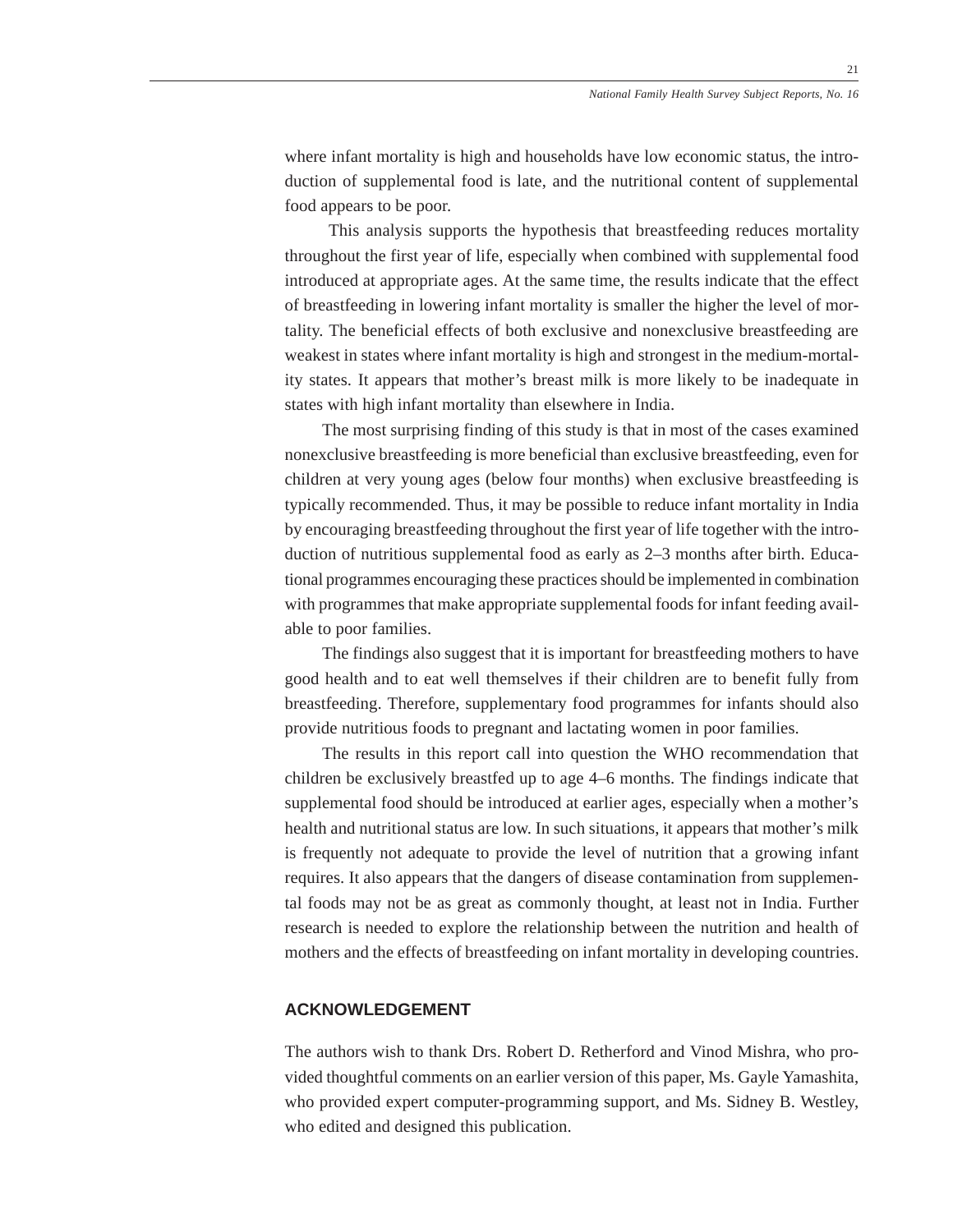# **REFERENCES**

- Briend, Andre, B. Wojtyniak, and M. Rowland. 1988. Breastfeeding, nutritional state, and child survival in rural Bangladesh. *British Medical Journal* 296:879–82.
- Butz, W. P., J. DaVanzo, and J. Habicht. 1982. *Biosocial and behavioral influences on the mortality of Malaysian infants*. A RAND Note prepared for USAID (N-1638-AID). Santa Monica, California: RAND.
- Cabigon, J. V. 1997. The effects of birthspacing and breastfeeding on childhood mortality in the Philippines. *Journal of Population* 3(1): 1–18.
- Defo, Barthelemy Kuate. 1997. Effects of infant feeding practices and birth spacing on infant and child survival: A reassessment from retrospective and prospective data. *Journal of Biosocial Science* 29:303–26.
- Goldberg, H. I., W. Rodrigues, A. M. T. Thome, B. Janowitz, and L. Morris.1984. Infant mortality and breast-feeding in north-eastern Brazil. *Population Studies* 38:105–15.
- Habicht, J. P., J. DaVanzo, and W. P. Butz. 1986. Does breastfeeding really save lives or are apparent benefits due to biases? *American Journal of Epidemiology* 123:279–386.
- Huffman, S. L., and B. B. Lamphere. 1984. Breastfeeding performance and child survival. In W. H. Mosley and L. C. Chen, eds. *Child survival: Strategies for research*. *Population and Development Review* 10(suppl.): 93–116.
- International Institute for Population Sciences (IIPS). 1995. *National Family Health Survey (MCH and Family Planning): India*. Bombay: IIPS.
- Jellife, D. B., and E. F. P. Jellife. 1978. *Human milk in the modern world.* Oxford: Oxford University Press.
- Majumder, A. K. 1991. Breast-feeding, birth interval and child mortality in Bangladesh. *Journal of Biosocial Science* 23:297–312.
- Molbak, Kare, A. Gottschau, P. Aaby, N. Hojlyng, L. Ingsholt, and A. P. J. Silva. 1994. Prolonged breastfeeding, diarrhoeal disease, and survival of children in Guinea-Bissau. *British Medical Journal* 308:1403–6.
- Nath, D. C., K. C. Land, and K. K. Singh. 1994. Birth spacing, breastfeeding and early child mortality in a traditional Indian society: A hazard model analysis. *Social Biology* 41:168–80.
- Palloni, A., and Tienda, M. 1986. The effects of breastfeeding and pace of childbearing on mortality at early ages. *Demography* 23:31–52.
- Pandey, A., Minja Kim Choe, Norman Y. Luther, D. Sahu, and J. Chand. 1998. *Infant and child mortality in India*. National Family Health Survey Subject Reports, No. 11. Mumbai: IIPS; and Honolulu: East-West Center.
- Retherford, Robert D., and Minja Kim Choe. 1993. *Statistical models for causal analysis*. New York: John Wiley and Sons.